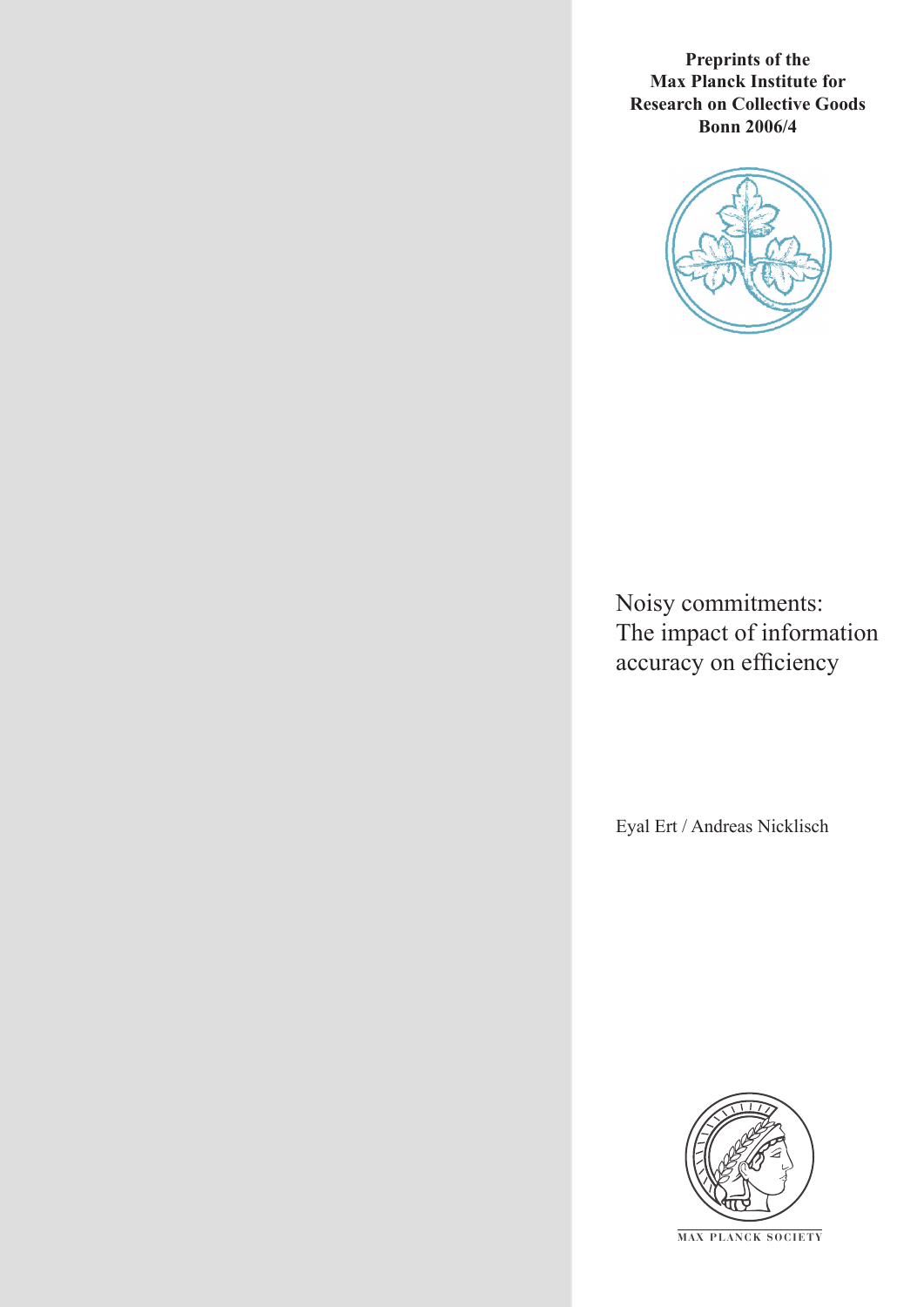

# **Noisy commitments: The impact of information accuracy on efficiency**

Eyal Ert / Andraes Nicklisch

February 2006

Max Planck Institute for Research on Collective Goods, Kurt-Schumacher-Str. 10, D-53113 Bonn http://www.mpp-rdg.mpg.de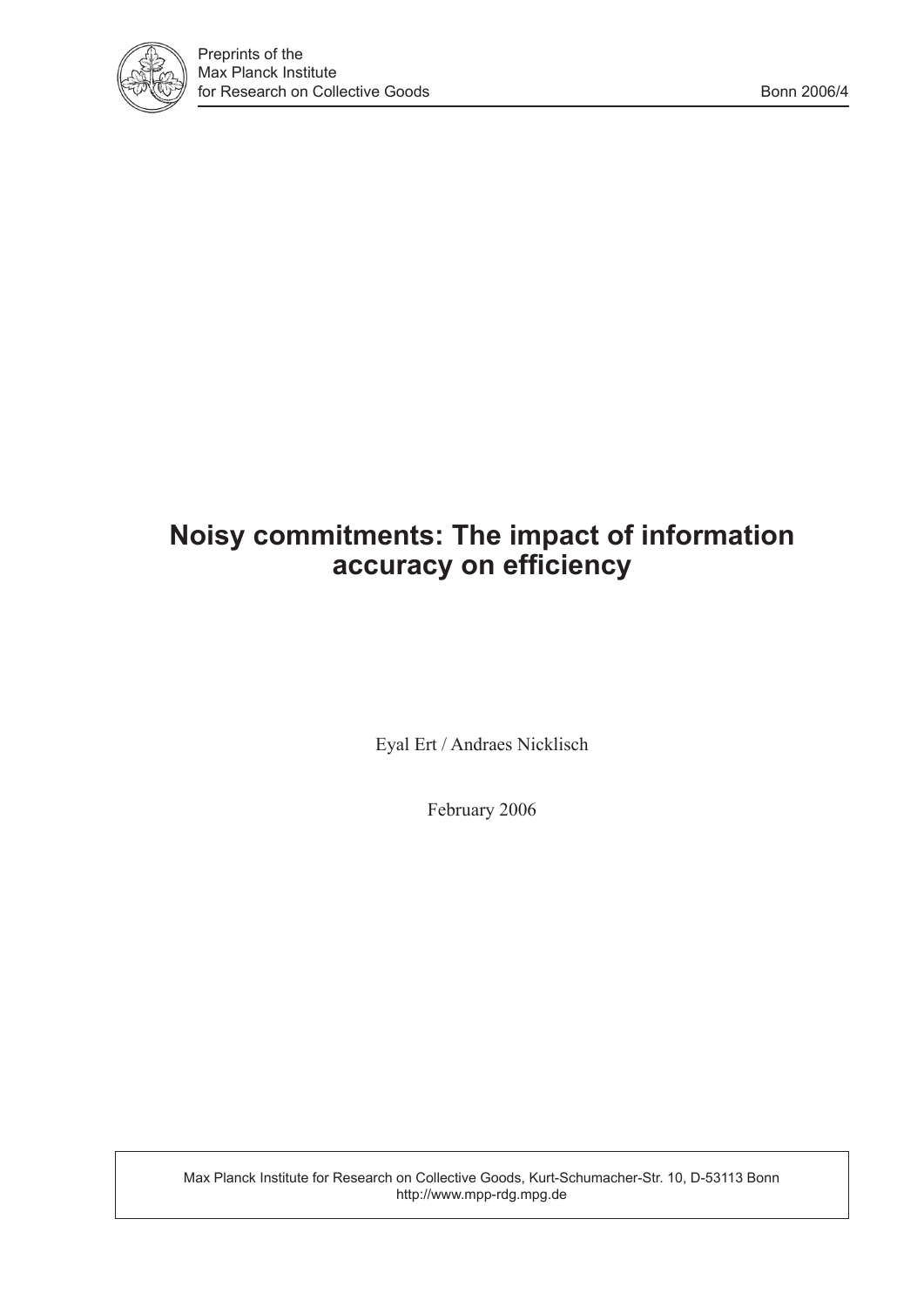## Noisy commitments: The impact of information accuracy on efficiency<sup>∗</sup>

Eyal Ert†& Andreas Nicklisch‡

#### Abstract

We report an experiment designed to test the influence of noisy commitments on efficiency in a simple bargaining game. We investigate two different levels of commitment reliability in a variant of the peasant-dictator game. Theoretical analysis suggests that the reliability of commitments in this game does not affect efficiency. We find that accurate commitments promote efficiency, as expected by game theory. However, noisy commitments are found to impair efficiency. We explain this effect by the differences between incentives off the equilibrium path under conditions of accurate commitments and noisy commitments. This difference changes the game structure and in the current game facilitates more random responses.

Keywords: Commitments, efficiency, experimental economics, information, trust

[JEL] C7, C91, L15

<sup>\*</sup>The authors would like to thank Felix Bierbrauer, Arndt Bröder, Christoph Engel, Ido Erev, Werner Güth, Felix Höffler, and Randolf Sloof for their support. This project was funded by the Minerva Foundation, Germany.

<sup>†</sup>Max Wertheimer Minerva Center for Cognitive Research, Faculty of Industrial Engineering and Management, Israeli Institute of Technology, Haifa, Israel; email eyalert@techunix.technion.ac.il

<sup>‡</sup>Max Planck Institute for Research on Collective Goods, Bonn, Germany; email nicklisch@coll.mpg.de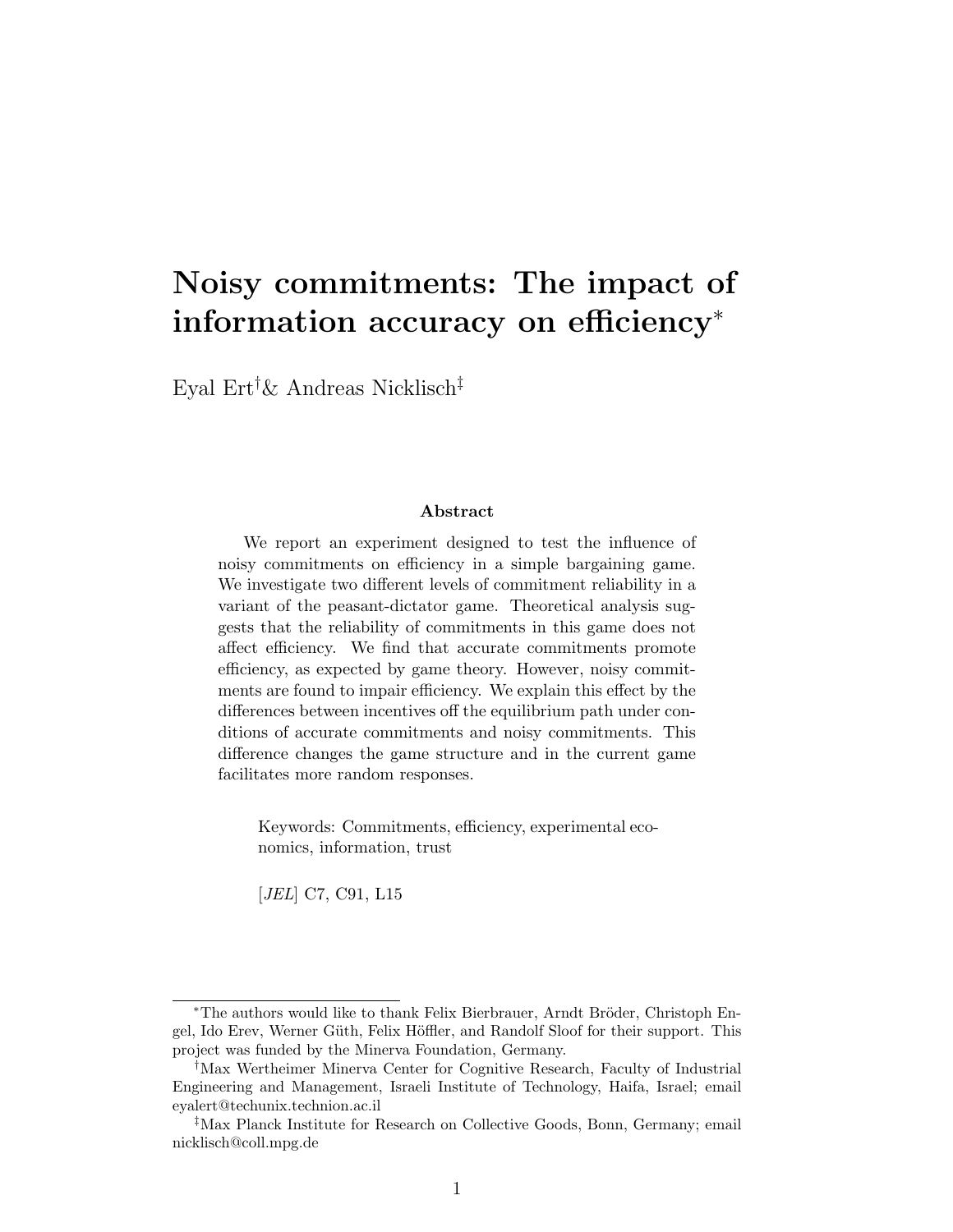## 1 Trust and information

Many economic interactions involve "trust games" (see Kreps, 1990; Berg et al., 1995). Whenever a hold-up problem (see Hart, 1995) is non-contractible, trading partners who have to make specific investments simply have to trust counterparts and run the risk that their counterparts will act opportunistically. There is a tension between the production or investment decision and the decision about how to share the gains of production. The former decision affects the efficiency of an interaction, whereas the latter one affects the distribution of gains among interaction partners. Unfortunately, distributional issues challenge efficiency issues. Economic efficiency is maximized when the players trust each other, but rational considerations are expected to lead traders to refrain from choosing the efficient investment. Recent research suggests that this problem can be addressed by providing information about the likely behavior of the different agents (see Lucking-Reiley et al., 1999; Burnham et al., 2000; Bolton et al., 2004). As demonstrated by van Huyck et al. (1995), this type of information is particularly effective when it involves early commitments. In a series of laboratory experiments, van Huyck et al. show for the peasant-dictator game that an early commitment indeed improves efficiency.

The main goal of the current research is to improve our understanding of the effect of early commitments on trust and efficiency. Specifically, we focus on the effect of noisy information about early commitments on investments and the implications for the efficiency of production. In the peasant-dictator game (van Huyck et al., 1995), a peasant endowed with beans can either consume them or plant them in a field, leading to gross rates greater than one. However, there is a dictator who taxes the peasant's harvest. A strategic analysis predicts that an early commitment will facilitate efficiency, and the party who is entitled to commit prior to the investment decision will receive all the surplus from the production. Yet, how does the noisy transmission of commitments affect the division of production gains? We address this question by studying a variant of the peasant-dictator game in which a dictator sends a message concerning the share of beans that he will leave for the peasant. This commitment, however, is not always accurate. It is possible that the true share of production committed to the peasant will be lower than the received signal about the commitment.

Our interest in the effect of noise on early commitments stems from two observations. First, many interesting examples of natural commitment devices are likely to be noisy. Consider, for an example, the significant proportion of divorces after marriage. In many cases they occur because unforeseen events impair the parties' ability to fulfill their early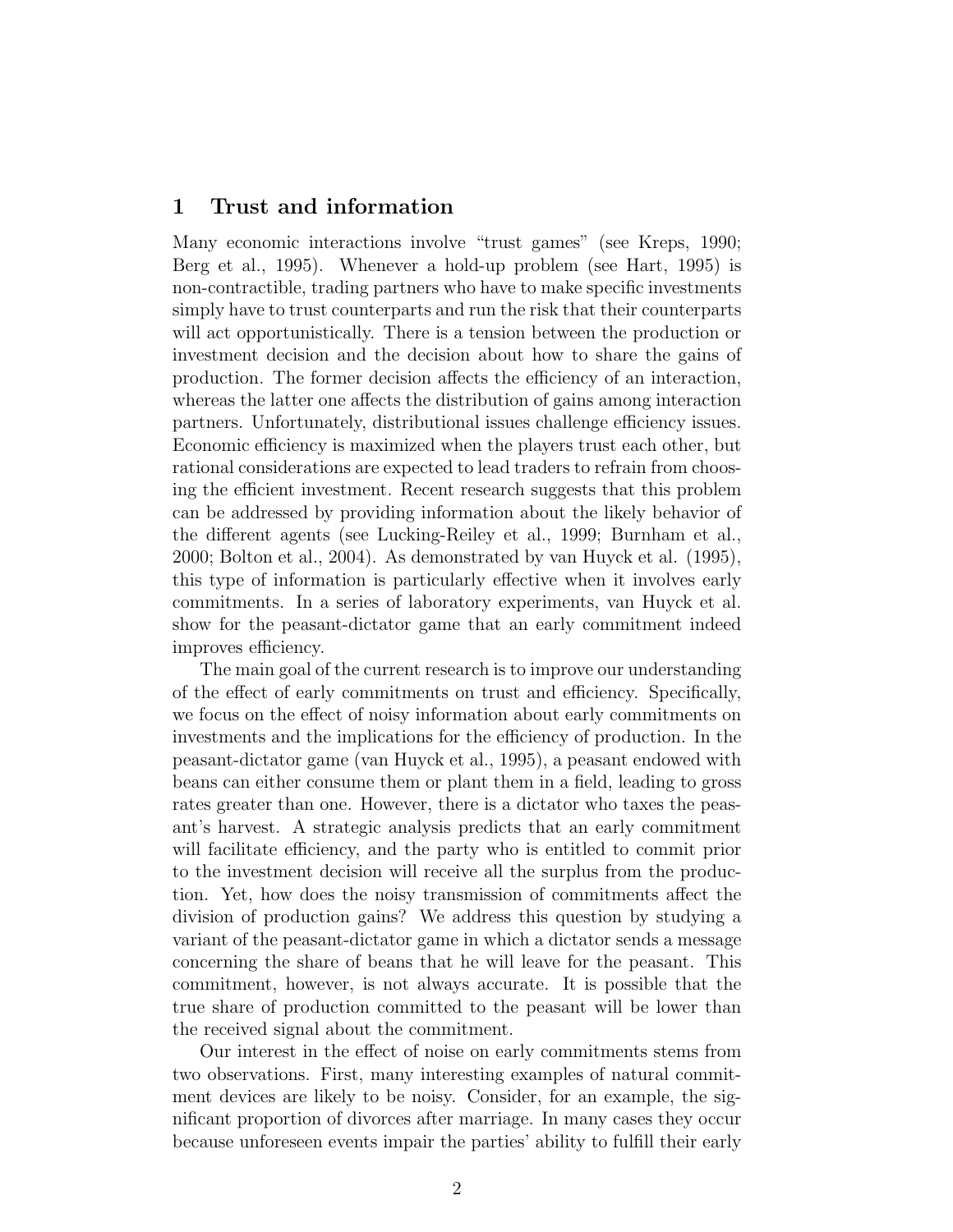commitments. Similarly, a restaurant that commits to a certain quality of food may not be able to provide the promised quality should its famous chef become ill. The accuracy of information may be also impaired by noisy transmissions, such as recommendations in tourist guides that might overestimate the quality of restaurants. Somehow, recommendations tend to bias information positively.<sup>1</sup> One may also consider reputation systems for online sellers like those on eBay or Amazon. Most sellers have extraordinary reputation scores, but this says little about the accuracy of this recommendation. Therefore, in our analysis we stress the effect of – potentially – positively contaminated information on trade efficiency.

Second, whereas a theoretical analysis of our game suggests an equilibrium, irrespective of the level of noise, relevant behavioral studies can lead to contradicting predictions concerning the effect of noise on early commitments. One line of research demonstrates the importance of fairness in bargaining games (Rabin, 1993; Fehr & Schmidt, 1999; Bolton & Ockenfels, 2000). Yet, as mentioned earlier, distributional issues challenge efficiency issues. Thus, fairness concerns may cause efficiency losses. According to this line of research, for accurate commitments (i.e., commitment transmission which is not subject to noise) peasants refrain from efficient levels of investments when commitments violate their fairness concerns. Therefore, conflicting fairness norms lead to inefficiency, e.g., dictators in the peasant-dictator game may consider splitting the entire pie equally to be fair, while peasants expect an equal split of the production surplus. We show that noise reduces the number of conflicting fairness norms. Consequently, noise decreases the range of commitments causing inefficient investments. If commitments become noisy, efficiency is enhanced. Another line of research suggests that noise changes the structure of the game because it changes the incentives for behavior off the equilibrium path (Prasnikar & Roth, 1992; Andreoni et al., 2002). This research implies that, because of such changes, noise will take players away from the equilibrium, towards a random choice. As a consequence, noise takes players away from the efficient equilibrium path and reduces efficiency. Hence contradictory predictions are derived from the existing literature.

The results of our laboratory experiments indicate that fairness concerns are indeed very important for players who have to commit themselves. This observation is not affected by the accuracy of information. However, the behavior of players who have to investment differs in ac-

<sup>&</sup>lt;sup>1</sup>A restaurant that is underestimated by the writer of the tourist guide is not included in the guide at all. The reason is that typically the guide's purpose is to recommend high quality restaurants.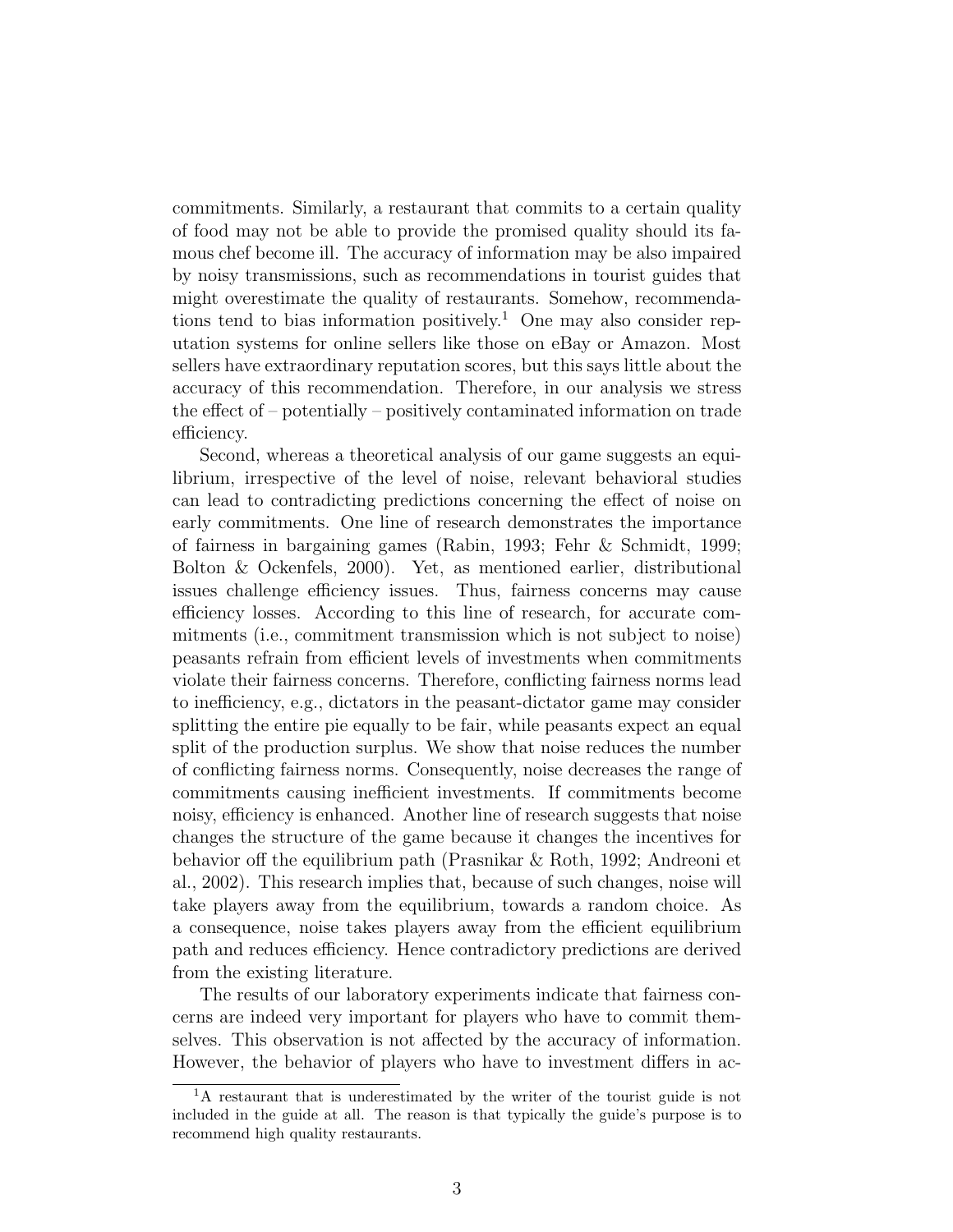cordance with the accuracy of the information. Pure selfish concerns direct investment decisions when commitments are accurately conveyed, whereas behavior is less structured when commitments are noisily conveyed. We show that this effect is caused by the different incentives off the equilibrium path for noisy commitment transmission such that noisy commitments impair efficiency.

This paper is organized as follows: Section 2 introduces the model of the peasant-dictator game with a commitment mechanism and develops the theoretical predictions for optimal behavior in this game. Section 3 elaborates hypotheses for the game in more detail and discusses counterarguments. Section 4 reports the experimental design and discusses the results of the laboratory experiments. Section 5 concludes the paper with a discussion of the results.

## 2 A model of noisy commitments

Our analysis relies on the peasant-dictator game, as introduced by van Huyck et al. (1995) and on the investment game (Berg et al., 1995). In both games, an investment is highly efficient, but at the risk of being exploited by the opponent. Two players,  $A$  and  $B$ , interact, where  $A$  (the peasant) receives an initial endowment  $I_A$ . Player A has the opportunity to send any amount  $aI_A$  for  $0 \le a \le 1$  to player B. The amount sent is tripled before it reaches  $B$  (the dictator). Player  $B$  decides to return any fraction b of the amount for  $0 \leq b \leq 1$ . Thus, player B returns the amount  $b3aI_A$  to A and keeps  $(1 - b)3aI_A$  for himself. Consequently, player B earns  $(1 - b)3aI_A$ , while A earns the returned amount plus what he did not send (i.e.,  $(1 - a + 3ab)I_A$ ). The entire mechanism of the game is known to both players. Of course, the rational behavior of B implies  $b = 0$ . Since A anticipates this, the subgame perfect equilibrium of the peasant-dictator game/investment game is  $a = 0$  and  $b = 0$ . No investment occurs. In order to facilitate investments, van Huyck et al. (1995) modify the game, adding a commitment stage. As a result, the peasant-dictator game with a commitment mechanism consists of three consecutive stages. In  $t = 1$ , player B has to commit to a return rate b. In  $t = 2$ , the commitment is transferred to A. Thus A can condition her share a on the return rate b indicated by player B. Finally, in  $t = 3$ , payoffs are realized.

**Proposition 1:** The weak Nash equilibrium of the peasant-dictator game with a commitment mechanism is  $a = 1$  and  $b = \frac{1}{3}$  $\frac{1}{3}$ .

Proof: see Appendix.

However, the commitment is conveyed through a noisy transmission mechanism; this implies that the true commitment is not necessarily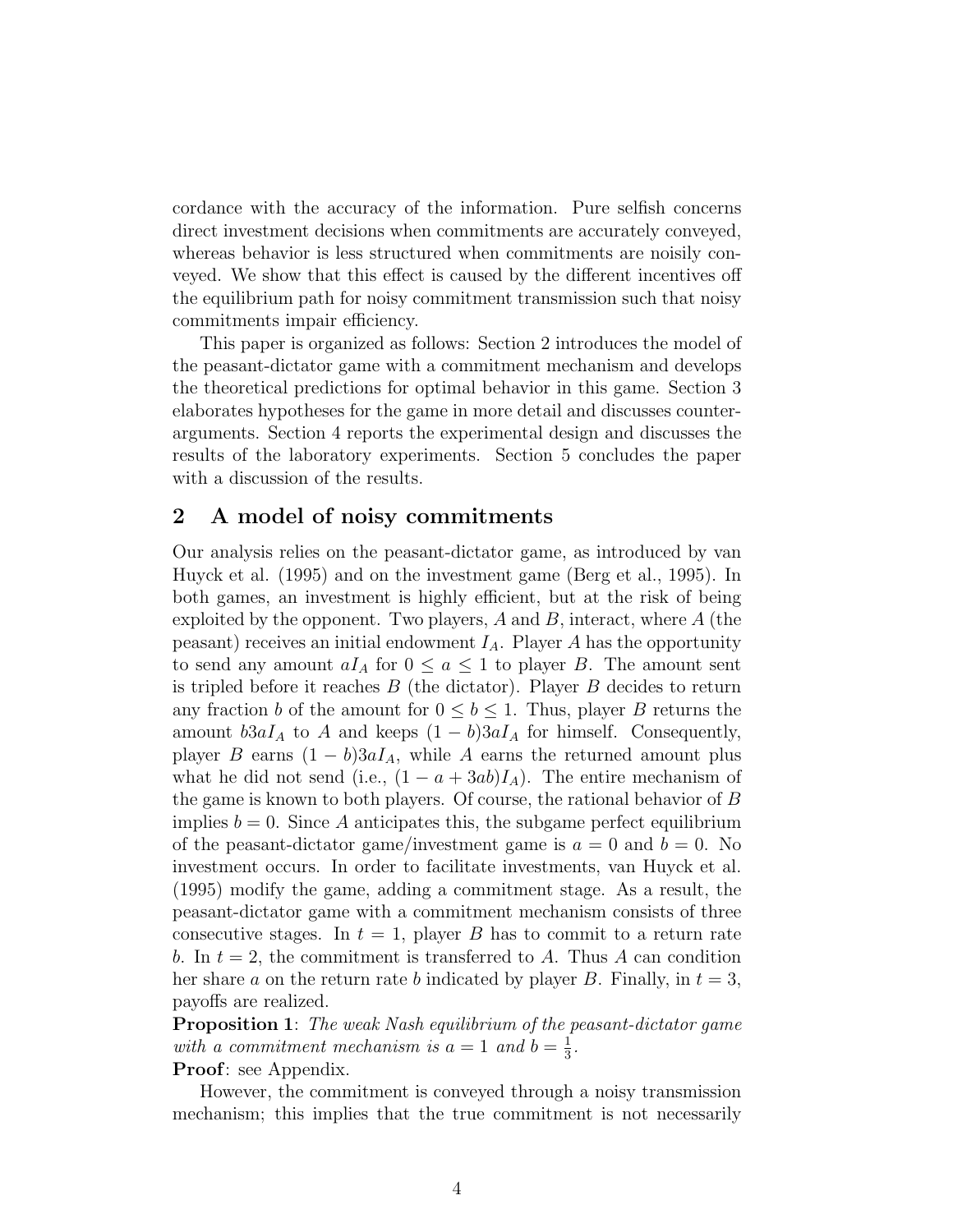conveyed.<sup>2</sup> Denoting the received signal by  $s_{ba}$ , we introduce a noise mechanism as

$$
s_{ba} = \begin{cases} b & \text{with probability } \frac{1}{2} \\ \min\{1, b + \beta\} & \text{with probability } \frac{1}{2} \end{cases}
$$
 (1)

for a commonly known  $\beta$ . Particularly for the following, we restrict the degree of potential contamination to  $\beta \in \left(\frac{1}{3}\right)$  $\frac{1}{3}$ , 1]. We consider only substantial noise, i.e., noise that even contaminates the commitment of  $b = 0$  such that it appears acceptable. Thus, there is no "obvious" range of unacceptable commitments from the outset. Furthermore, we want to emphasize that this mechanism implies only positively biased signals, i.e., signals that are potentially higher than the true value of  $b<sup>3</sup>$  One can think of restaurant recommendations that potentially overestimate the quality of meals. Therefore, the peasant-dictator game with a noisy commitment mechanism consists of four consecutive stages. In  $t = 0$ , nature first chooses  $s_{ba}$  according to equation (1). In  $t = 1$ , player B, who does not know nature's move, commits herself to return a fraction b. In  $t = 2$ , player A receives the signal  $s_{ba}$  and decides about a. Finally, in  $t = 3$ , payoffs are realized. Of course, since we modified the peasantdictator game such that players face a dynamic game with incomplete information, for optimal behavior it is important to consider players' beliefs. Potentially, player B can abuse the noisy commitment mechanism in such a way that she commits herself to return less to player A than player A invested. However, the theoretical analysis yields a different result.

**Proposition 2:** Sequential rational belief formation in the peasantdictator game with a noisy commitment mechanism yields the following for any pair of commitments <u>b</u> and  $\overline{b}$ , such that  $\underline{b} \in [0, \frac{1}{3}]$  $(\frac{1}{3})$  and  $b = \underline{b} + \beta$ : a) for  $b \leq 1-2\beta$ , the choice of  $\overline{b}$  weakly dominates b. Therefore, player A, who receives a signal  $s_{ba} \in [\beta, 1-\beta]$ , chooses  $a = 1$  with probability 1.

b) for  $\underline{b} > 1-2\beta$ , the choice of  $\underline{b}$  dominates  $\overline{b}$  if  $\Lambda > \frac{1-\underline{b}-\beta}{\beta}$  $\frac{\overline{b}-\beta}{\beta}$ , while  $b$  weakly dominates <u>b</u> if  $\Lambda \leq \frac{1-b-\beta}{\beta}$  $\frac{\overline{b}-\beta}{\beta}$ , where  $\Lambda$  denotes player B's belief that player

<sup>2</sup>Of course, committing oneself to a future action also creates a strategic advantage (Schelling, 1960) such that the committing party receives all the surplus. Bagwell (1995) shows that even a low level of stochastic noise eliminates this advantage. An experimental analysis of Bagwell's suggestion shows that Bagwell's result holds for the first round, but, as experience increases, the first-mover advantage emerges even in the presence of noise (Huck  $&$  Müller, 2000). Note that we assume a noise mechanism such that the first-mover advantage survives noisy transmission.

<sup>3</sup> It is possible to consider other noise mechanisms that also allow for the uniform or normal distribution of noise; these were analyzed in Bagwell (1995).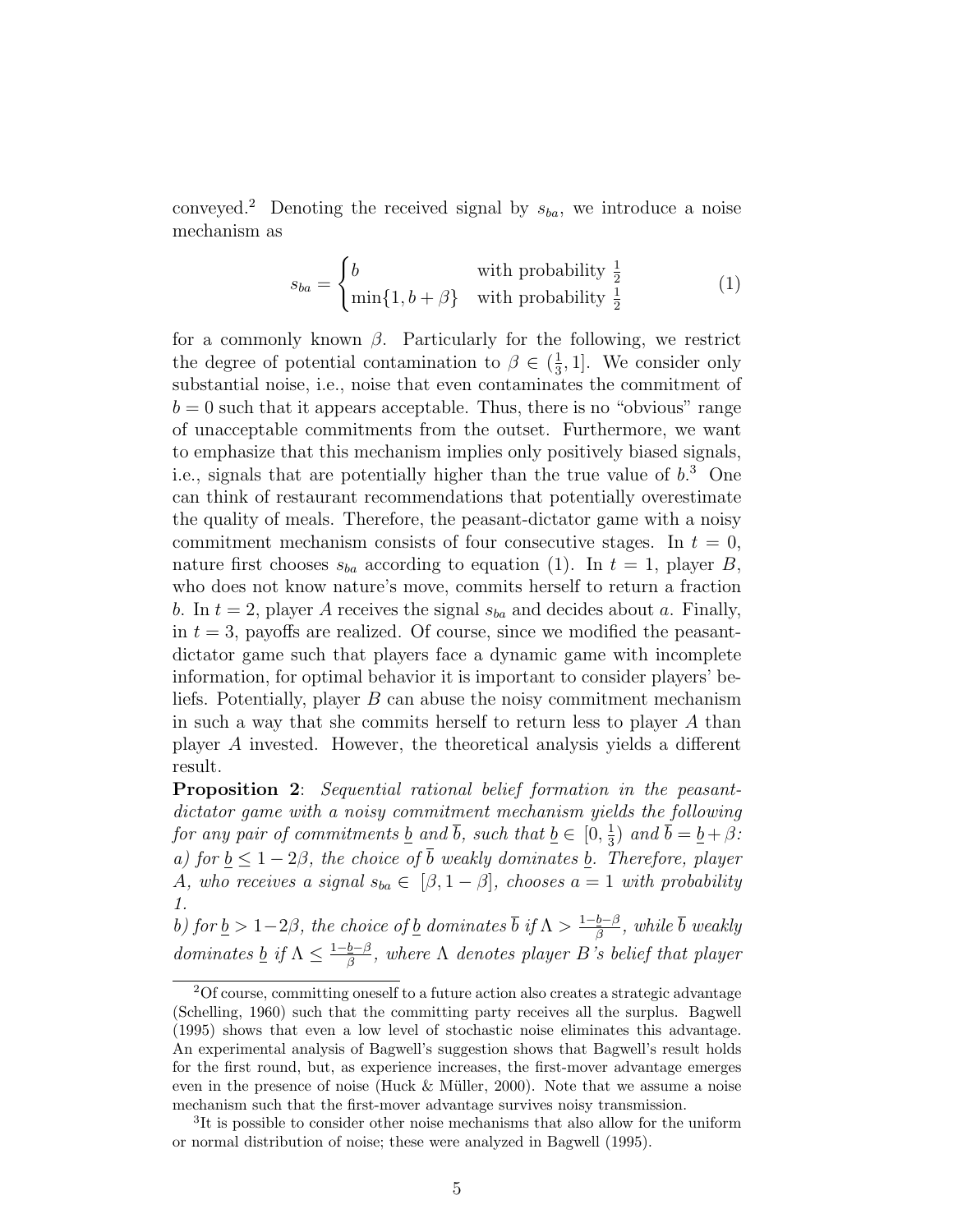A will choose  $a > 0$ , responding to a signal  $s_{ba} = \underline{b} + \beta = \overline{b}$ . Therefore, player A, who receives a signal  $s_{ba} \in (1 - \beta, \frac{1}{3} + \beta)$ , will choose  $a = 1$ with probability  $\frac{1-\underline{b}-\beta}{\beta}$ , and choose  $a=0$  with probability  $\frac{\underline{b}+2\beta-1}{\beta}$ . Proof: see Appendix.

With respect to observation 2, we can conclude that it does not pay for player  $B$  to abuse the noisy commitment mechanism. However, for a certain range of commitments, player  $A$  will invest  $a = 1$  only with a probability smaller than one. In the framework of our example, it does not pay for restaurant owners – who know that tourist guides potentially overestimate meal quality – to have low quality meals and speculate on a noisy transmission of commitments. Only if restaurant owners believe that tourists are very likely to follow the guide's recommendation, and do not decrease the probability of following recommendations for high quality restaurants, is it profitable to imitate an excellent restaurant. Yet, the further theoretical analysis shows that abusing the noisy commitment mechanism is not an optimal strategy.

**Proposition 3:** The weak Nash equilibrium of the peasant-dictator game with a noisy commitment mechanism is  $a = 1$  and  $b = \frac{1}{3}$  $\frac{1}{3}$ .<sup>4</sup> Proof: see Appendix.

Consequently, the equilibrium prediction remains unchanged for the peasant-dictator game with the commitment mechanism and the peasantdictator game with the noisy commitment mechanism.<sup>5</sup> Thus it is profitable for restaurant owners to choose to offer reasonable restaurant quality rather than to speculate on a noisy transmission of commitments. As a consequence, the game with the noisy commitment mechanism enables us to observe the "pure" behavioral response of players to a noisy transmission mechanism.

## 3 Hypotheses

For laboratory experiments, we chose two degrees of noise as treatment conditions,  $\beta = 0$  (no-noise) and  $\beta = 0.4$  (noise). We refer to trustworthy commitments as commitments  $b \geq 0.34$  of player B, i.e., player B returns at least the amount of money she has received from player A, while commitments  $b < 0.34$  are defined as untrustworthy. Consequently, we refer to player  $B$  as the trustee. Likewise, we refer to player A as the trustor. We define trust as a situation in which the trustor chooses  $a = 1$  as a response to a signal  $s_{ba} \in (0.6, 0.73]$ . Please note that we refer to signals within this interval as problematic since, by proposition 2, this interval characterizes the signals where trustors have to

<sup>&</sup>lt;sup>4</sup>Of course, we have to stress that this result holds only for  $\beta \in (\frac{1}{3}, 1]$ .

<sup>&</sup>lt;sup>5</sup>The first-mover advantage survives the introduction of a noisy commitment mechanism.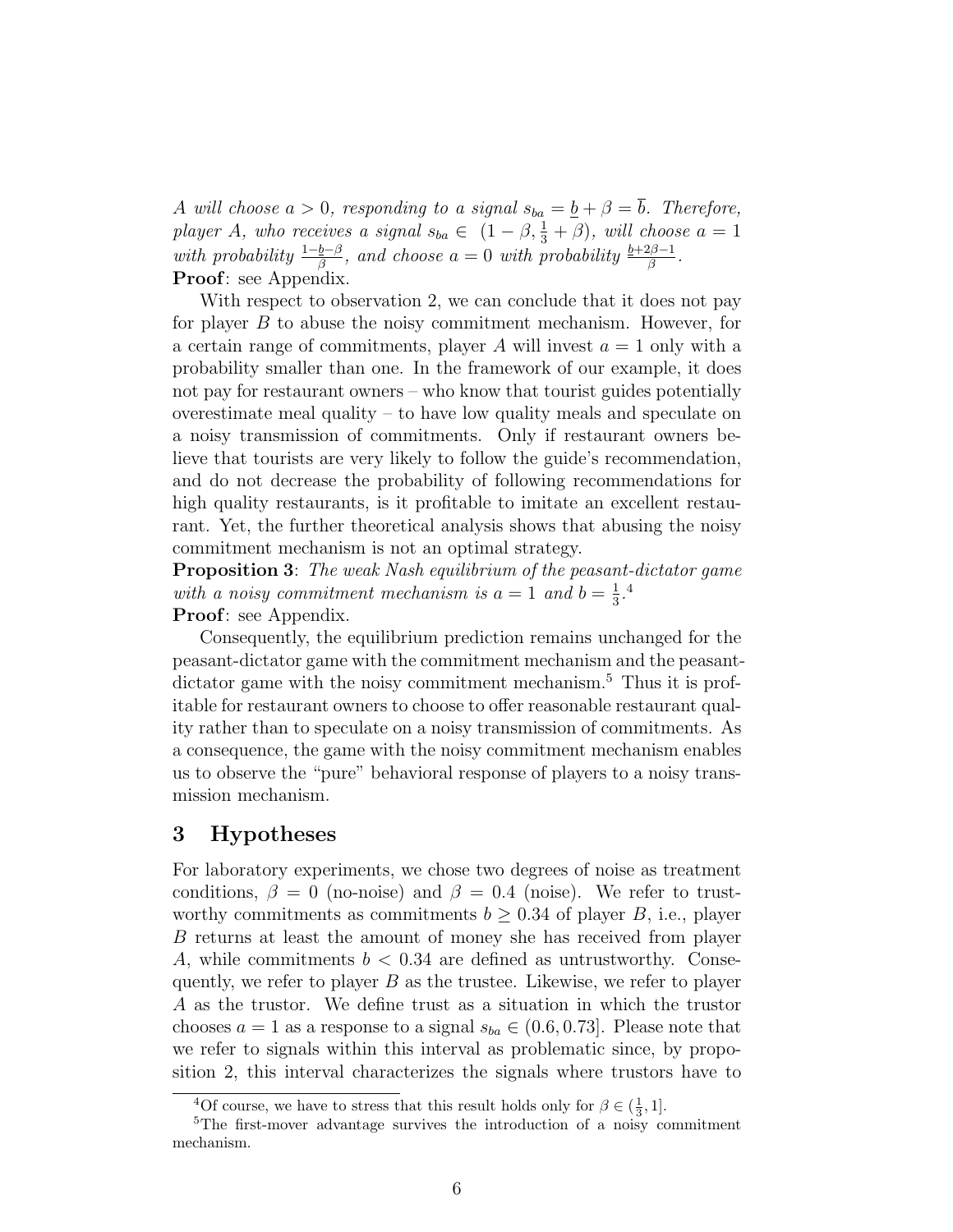choose  $a = 1$  with a probability smaller than 1 in order to preserve the dominance of trustworthy commitments. Particularly, the probability to invest decreases from 0.975 for  $s_{ba} = 0.61$  to 0.675 for  $s_{ba} = 0.73$ . Hence, for the noise condition, we find four levels of signals, one untrustworthy, one problematic, and two trustworthy levels, whereas the no-noise condition creates signals at an untrustworthy and a trustworthy level. Figure 1 shows the boundaries of these levels.



Figure 1: Accuracy of signals

Of course, theory predicts that trustors will choose  $a = 0$  for untrustworthy signals, while  $a = 1$  for trustworthy signals. Moreover, given proposition 2, for problematic signals we expect that they will choose  $a = 1$  with some probability smaller than 1. As a consequence, trustees will choose the smallest commitment among the trustworthy commitments. Thus, applying proposition 1 to the no-noise condition and proposition 3 to the noise condition, we assume that noisy signals will not change the equilibrium path of the game. The strategic analysis of both treatment conditions predicts that trustees will choose  $b = 0.34$ and trustors will respond by investing  $a = 1$  for both conditions. Therefore, for both conditions, investment occurs in such a manner that we can state the rational hypothesis

 $H_{ratio}$ : There is no difference in the efficiency of production between the noise condition and the no-noise condition.

However, the theoretical solution to the game relies on strong assumptions concerning individual rationality. One can easily think of other scenarios that relax this strong precondition. Reconsidering the peasant-dictator game with the commitment mechanism, we find some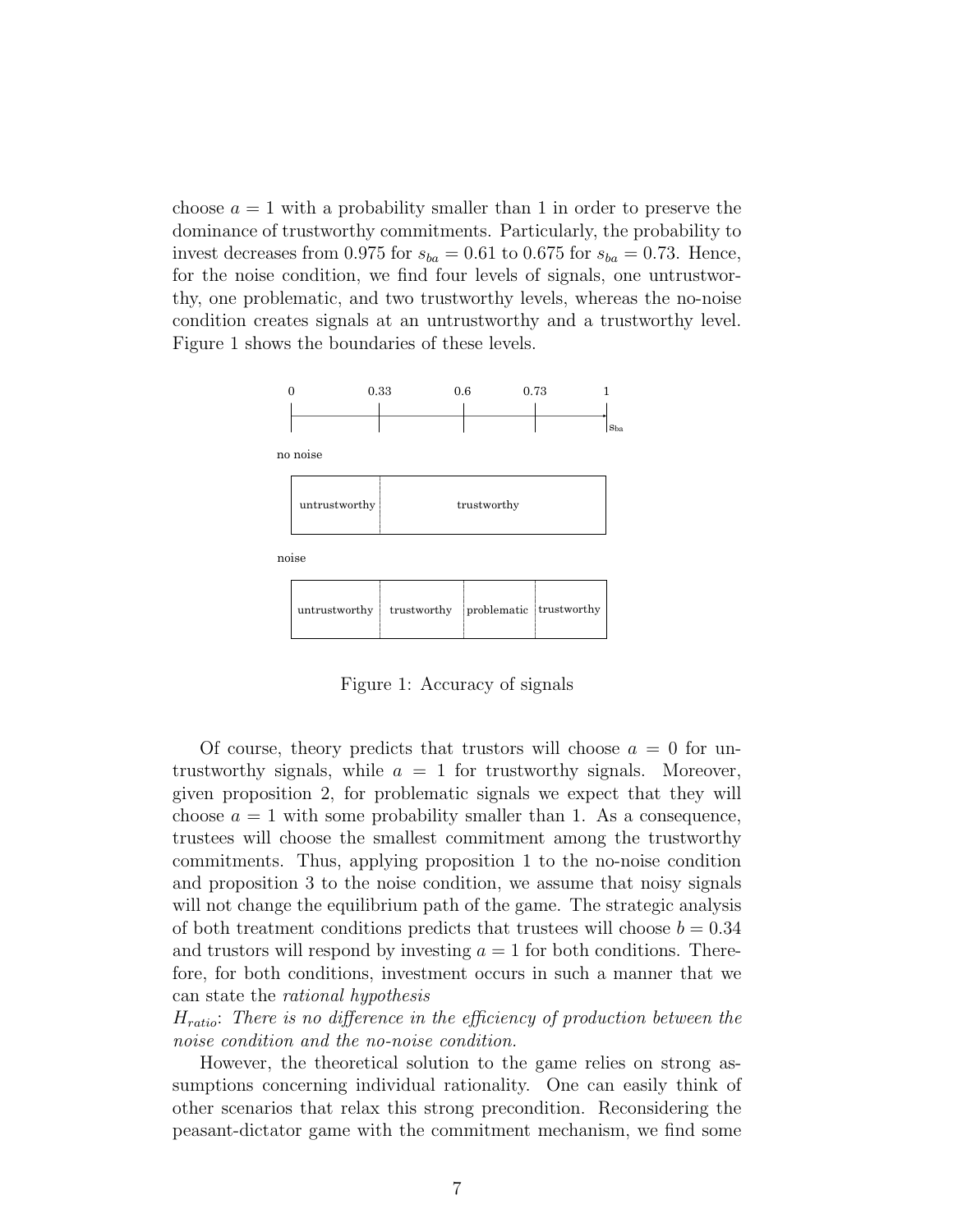similarities to ultimatum bargaining (Güth et al., 1982), i.e., trustees offer a share of a pie, which trustors accept or reject. Thus, it seems plausible to assume that fairness considerations influence trustees' and trustors' decisions. However, at least there are two relevant fairness norms applicable here. One could ask for an equal split of the production or for an equal split of the surplus of production. It has been well documented that multiple possible foci for fairness judgements result in a self-serving bias (Babcock et al., 1996), i.e., subjects select a fairness standard which favors themselves. Therefore, it seems plausible to assume that trustees would commit themselves to an equal split of the pie, i.e.,  $b = 0.5$ , while trustors would expect an equal split of the production surplus, i.e.,  $b = 0.66$ , to be fair. Thus, under the no-noise condition, trustors will choose  $a = 1$  if  $s_{ba} \geq 0.66$ . Lower signals trigger conflicts between trustors and trustees about the fair division of payoffs, and, as a consequence, may cause efficiency losses. However, for the noise condition, we argue that the acceptance of the equal split of the pie is increased. Earlier studies have shown that the set of alternatives crucially influences fairness norms (e.g., Falk, Fehr & Fischbacher, 2003). Notice that the commitment suggesting the equal split of the surplus potentially leads to a problematic signal. Hence, there is an "obvious" reason for trustees to consider the fairness norm of  $b = 0.5$ . As a result, the acceptance rate of trustors for the equal split of the pie increases. Overall, more investment occurs under the noise condition. For the fairness hypothesis, we predict

### $H_{fair}$ : Production is more efficient under the noise condition than under the no-noise condition.

In contrast to the first hypothesis, the *off equilibrium hypothesis* predicts that noise will have a negative effect on efficiency. In particular, noise will not facilitate investments, as suggested by the fairness hypothesis. On the contrary, it predicts that noise will move responses away from the rational equilibrium towards randomness. The reason for this effect is that noise changes the incentives for behavior off the equilibrium path, and these changes are expected to increase confusion. More specifically, we assume that players engage in some kind of reinforcement learning (e.g., Roth & Erev, 1995) in order to adjust their investments and commitments in the course of the game. Activities which have been chosen successfully in the past are reinforced, i.e., played more frequently than those which have been less successful. Hence, investments are reinforced if commitments are trustworthy; no investments are reinforced if commitments are untrustworthy. However, both untrustworthy and trustworthy commitments are reinforced if investments occur. Under the no-noise condition, untrustworthy signals are certainly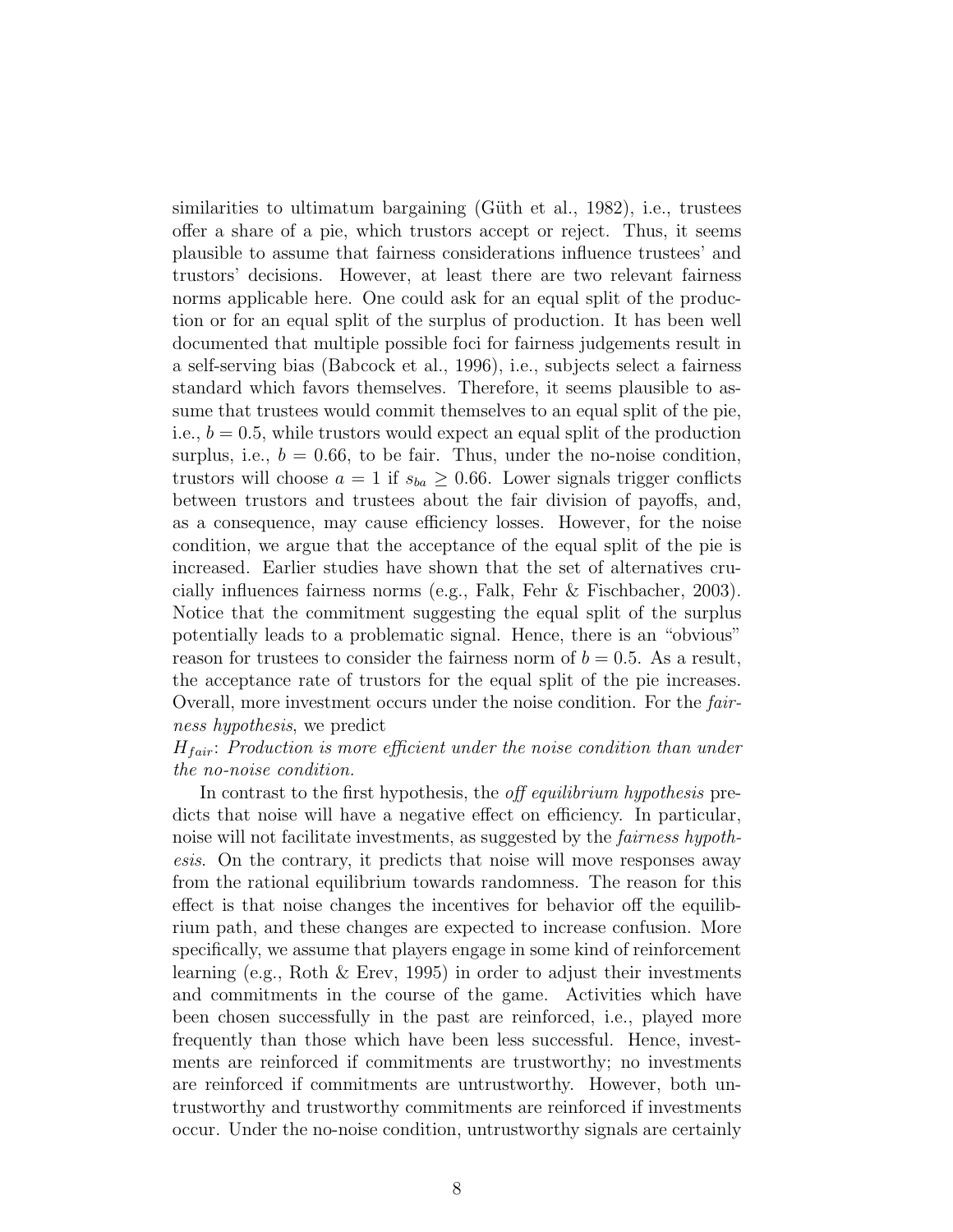detected and not reinforced since trustors choose  $a = 0$ ; by contrast investments for trustworthy signals are reinforced. Consequently, behavior converges to the efficient outcome. However, if commitments are noisily transferred under the noise condition, untrustworthy commitments are potentially reinforced by investments. Therefore, it is harder for trustors and trustees to differentiate between the expected values for the different signals. This confusion will lead to less investment, and thus behavior will shift away from the efficient equilibrium. Correspondingly, the off-equilibrium hypothesis predicts that noisy commitments will reduce investments in the long run.

 $H_{off}$ : In the course of the experiment, the efficiency of production decreases under the noise condition, while efficiency increases under the no-noise condition.

Next, we elaborate on the method used to examine the specified predictions and the results of this examination.

## 4 Experimental design and results

The experiment took place at the computer lab at the Israel Institute of Technology (Technion), Haifa, in May 2005. For experiments, we used zTree software (Fischbacher, 1999). Participants were either of type A or B for the entire experiment, but played anonymously in each round with a new partner of the alternative type. As an initial endowment, we choose  $I_A = 12$  Israeli Sheqels (about 2.3 US dollars). In addition, both players received a show up fee of 10 Sheqels. In total, 64 subjects – mostly undergraduate students in their first or second year – participated. Before the experiment began, participants were asked to answer a short questionnaire to ensure that they understood the instructions. Participants needed approximately 25 minutes to play six repeated peasant-dictator games with a commitment mechanism, where the noise parameter was constant for the entire sequence of the experiment. However, only one randomly determined period was payoff relevant. Participants received an average payment of 22 Sheqels (with the payment ranging from 12 to 38 Sheqels).

Figure 2 offers a general overview of commitments b throughout the experiment. As one can see, under the noise condition, the median commitment decreases in the course of the experiment. However, there is a broad range of commitments for both conditions, which remains throughout the course of the experiment. Furthermore, it is obvious that trustees deviate from the game theoretical prediction for the no-noise and the noise condition. Indeed, a statistical analysis of the median b (0.5, with mean absolute difference 0.148 for the no-noise condition, 0.4, with mean absolute difference  $0.148$  for the noise condition) indicates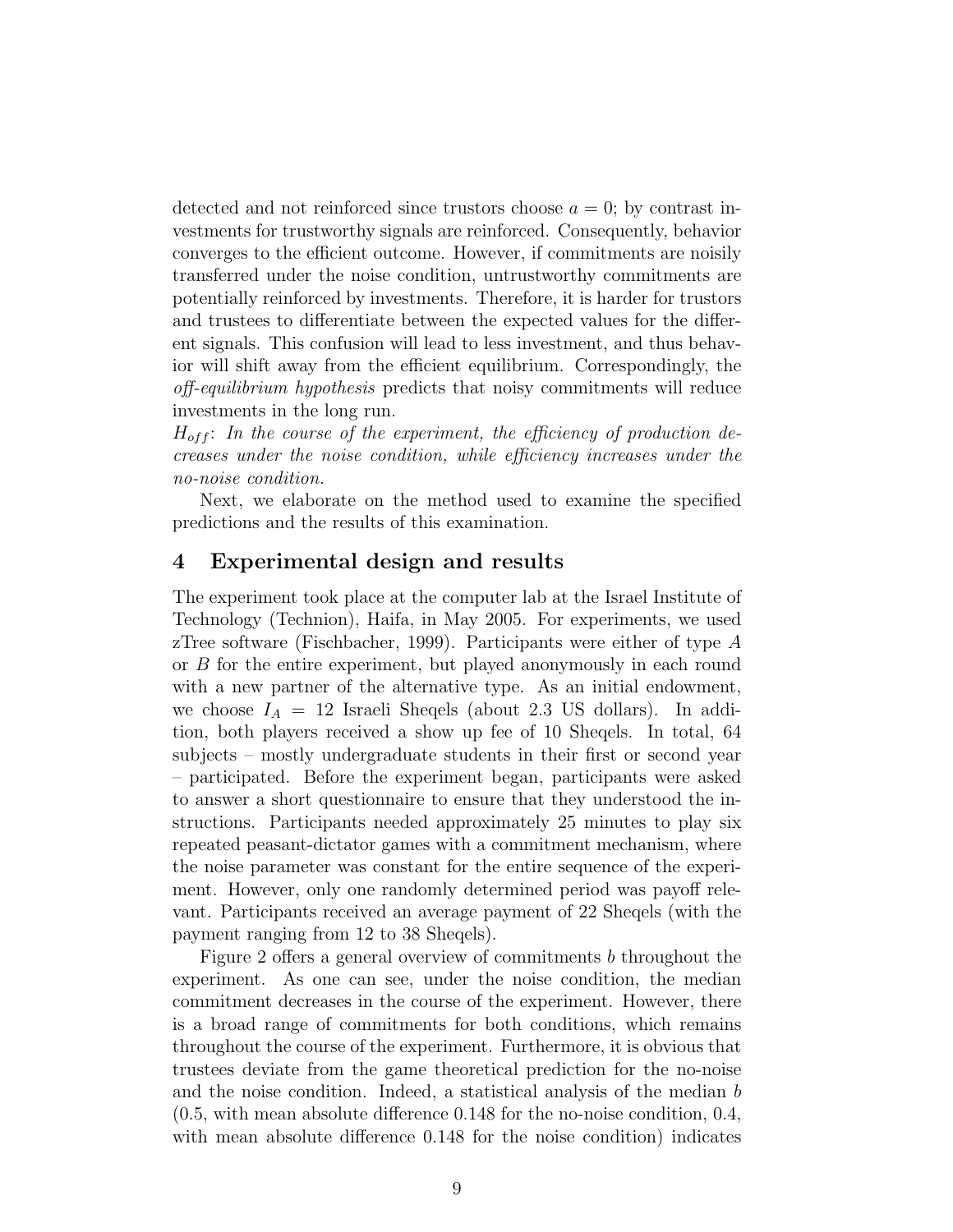a significant deviation from the theoretical prediction.<sup>6</sup> Therefore, we can already reject the rational commitments of trustees. However, we cannot find any significant difference between commitments.<sup>7</sup>



Figure 2: player B commitments by period

Consequently, trustors' behavior also deviates from the equilibrium prediction. Examining the investment a, Figure 3 shows the median values (the median absolute deviations) for the different levels of signals. Overall, we find a median a (median absolute deviation of a) of 1 (0) for the no-noise condition and 0.5 (0.74) for the noise condition. It seems that trustors rationally invest in the no-noise condition. With respect to rational investment in the noise condition, we find that for  $s_{ba}$  < 0.34 and  $s_{ba} \geq 0.74$ , trustors indeed behave in accordance with theoretical prediction. Moreover, for these two levels of signals, there is no significant difference in the investments under these conditions.<sup>8</sup> Thus the data supports the view that trustors invest rationally. However, trustors respond very differently to signals for  $0.34 \leq s_{ba} < 0.61$ and for  $0.61 \leq s_{ba} < 0.74$  under differing conditions. Under the noisy

 $6p < 0.001$  for both conditions; Wilcoxon signed rank test, two-sided.

 $\tau_p$  = 0.65 testing equality; Wilcoxon signed rank test, two-sided.

 $8p = 0.16$ ; Wilcoxon rank-sum test, two-sided for  $s_{ba} < 0.34$  and  $p = 0.397$ ; Wilcoxon rank-sum test, two-sided for  $s_{ba} \geq 0.74$ .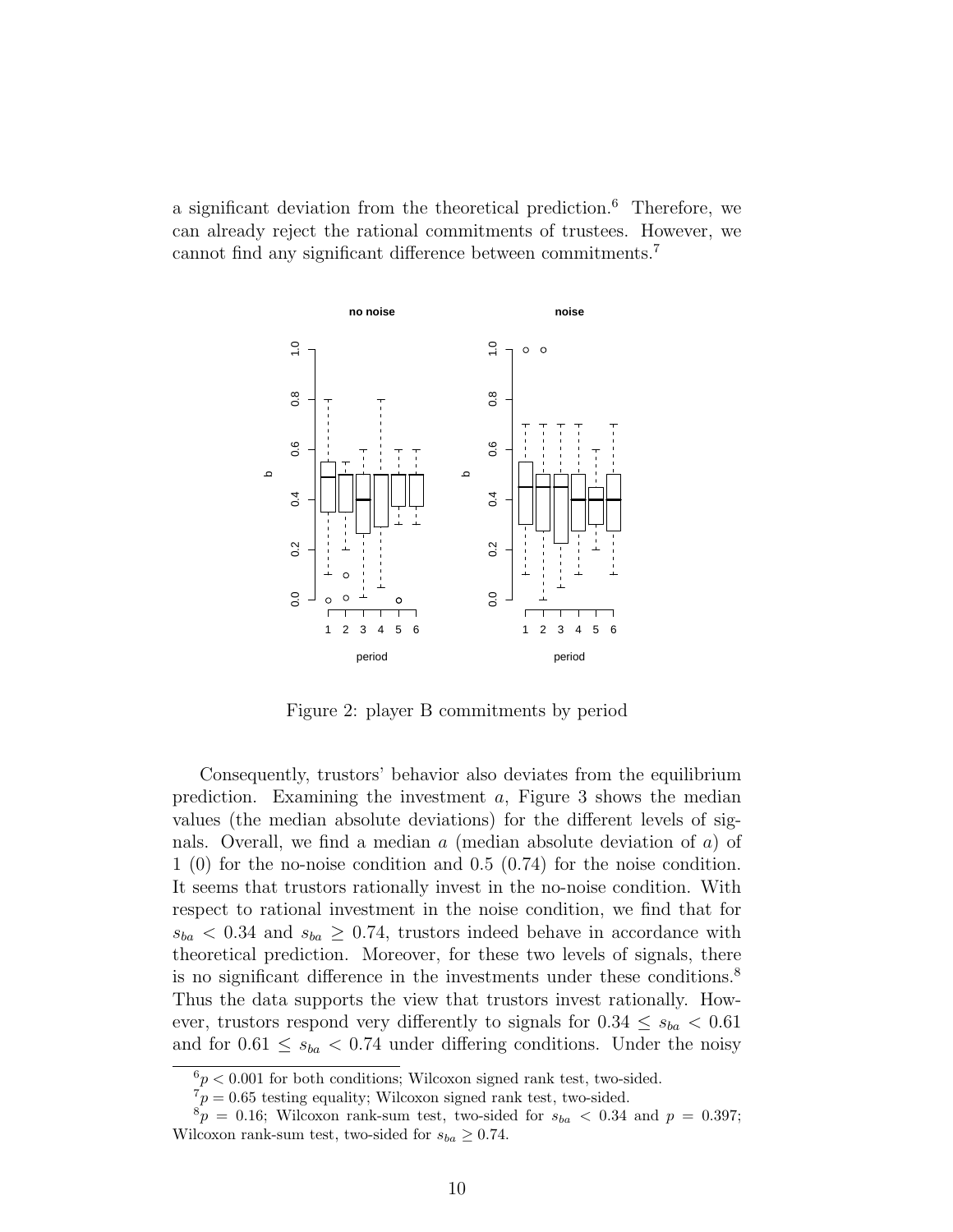condition, they neither choose  $a = 1$  for  $0.34 \leq s_{ba} < 0.61$  nor do they mix  $a = 0$  and  $a = 1$  for  $0.61 \le s_{ba} < 0.74$ . Rather, trustors invest only some proportion of their endowment in response to such commitments. This finding is a first indicator of the trustors' confusion under the noise treatment. Another indicator is the increased variance in trustors' responses to noisy commitments compared to their responses under the no-noise condition. These observations confirm with the off-equilibrium hypothesis. It seems that players are confused by the introduction of noisy commitments and act more randomly.



Figure 3: Median  $a$  (median absolute deviation of  $a$ ) for different signals

For a more detailed analysis of the response of investments on signals, we define the following dummy variables. Let

$$
\delta_{tr} = \begin{cases} 1 & \text{if } s_{ba} \text{ is trustworthy,} \\ 0 & \text{otherwise,} \end{cases} \text{ and } \delta_{time} = \begin{cases} 1 & \text{if period } > 4 \\ 0 & \text{otherwise.} \end{cases}
$$

Further, we characterize

$$
\delta_{eq1} = \begin{cases} 1 & \text{if } s_{ba} \ge 0.5 \\ 0 & \text{otherwise,} \end{cases} \text{ and } \delta_{eq2} = \begin{cases} 1 & \text{if } s_{ba} \ge 0.66 \\ 0 & \text{otherwise.} \end{cases}
$$

Finally, for data from the noise condition, we define

$$
\delta_{prob} = \begin{cases} 1 & \text{if } s_{ba} \text{ is problematic,} \\ 0 & \text{otherwise.} \end{cases}
$$
 (2)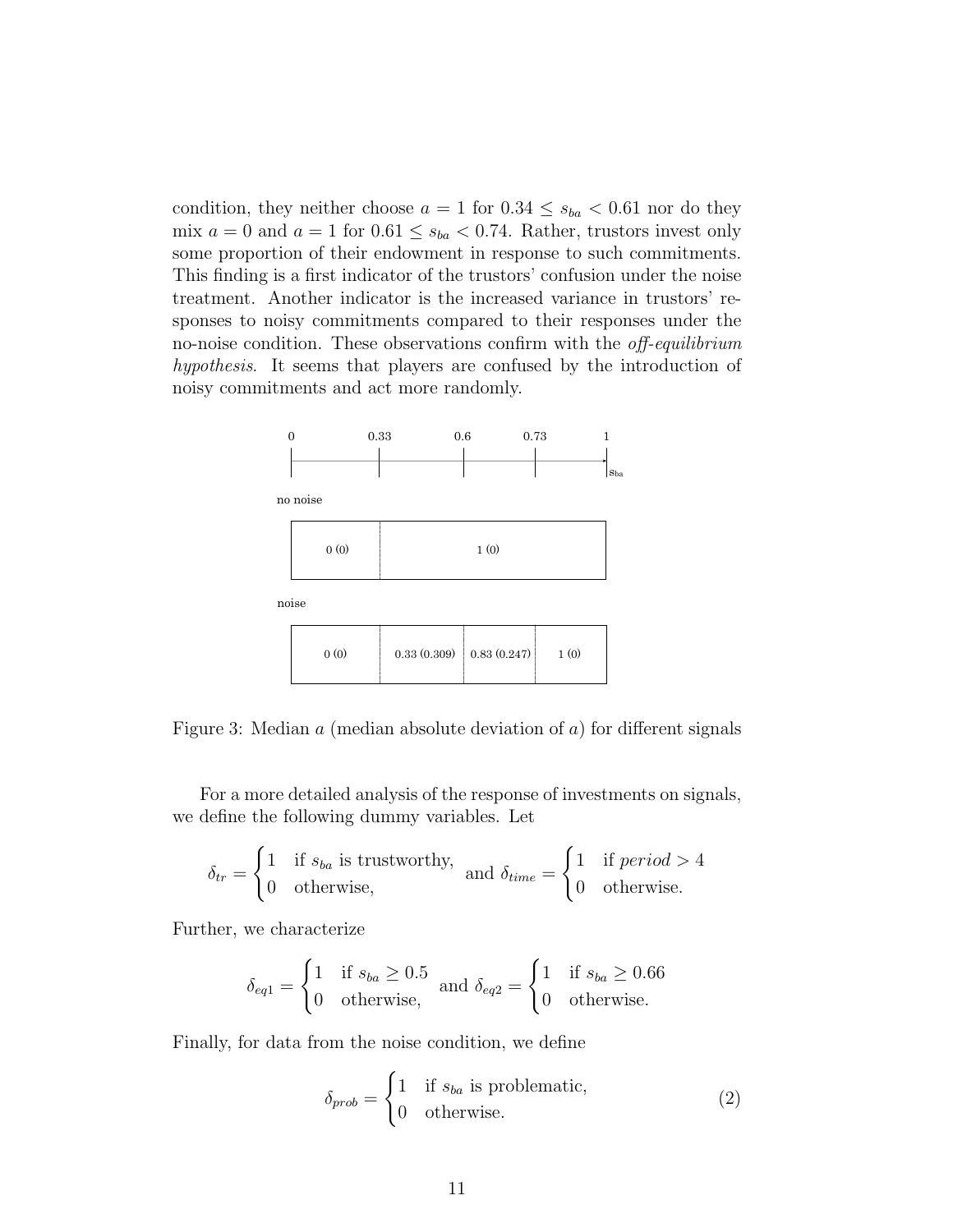We estimate the investment level  $\alpha$  as the dependent variable in the simple linear regression model. For data from the no-noise condition, we test

$$
a = x_0 + x_1 \delta_{tr} + x_2 \delta_{eq1} + x_3 \delta_{eq2} + x_5 \delta_{tr} \times \delta_{time},
$$
\n(3)

while for data from the noise condition, we test

$$
a = x_0 + x_1 \delta_{tr} + x_2 \delta_{eq1} + x_4 \delta_{prob} + x_5 \delta_{tr} \times \delta_{time} + x_6 \delta_{prob} \times \delta_{time}. \tag{4}
$$

For both models, the absolute term  $x_0$  characterizes the unconditional investment, even for untrustworthy signals. Of course, all theories predict  $x_0 = 0$ , yet purely altruistic reasons render  $x_0 > 0$  (e.g., Forsythe et al, 1994).

According to the rational hypothesis, for equation (3), we predict a coefficient  $x_1 = 1$ , while  $x_2$ ,  $x_3$ , and  $x_5$  have no significant influence. To the contrary, if (at least) some fairness concerns matter for trustors, for equation (3), we should find that coefficients  $x_2 \leq 1$ ,  $x_3 = 1$ , and  $x_1$  and  $x_5$  have no significance. The *off-equilibrium hypothesis* predicts that an increase in investments will correspond with trustworthy signals in the course of the experiment since trustworthy commitments are reinforced. Therefore, we expect more investment as a response to trustworthy signals in late periods, i.e.,  $\delta_{time} = 1$ , than in early periods of the experiment. Consequently, we predict  $x_1 = 1, x_5 > 0$ , and that  $x_2$  and  $x_3$  will be insignificant.

For the estimation of equation (4), the rational hypothesis predicts coefficients  $x_1 = 1$ , while  $x_4 < 1$  due to the optimal mix between investments and no investments in response to problematic signals. Other coefficients have no significant effects. Again, if fairness concerns matter for investment decisions, we find the coefficients  $x_2 = 1$ , and there are no significant effects for the other coefficients. In accordance with the *off*equilibrium hypothesis, it is expected that untrustworthy commitments will be reinforced. Whereas trustworthy and problematic signals are only rewarded by some investment, i.e.,  $x_1 < 1$  and  $x_4 < 1$ , less investment is observed as a response to both problematic and trustworthy signals at the end of the experiment, i.e.,  $x_5 < 0$  and  $x_6 < 0$ . Finally, other coefficients have no significant effects. Table 1 shows the results for the estimation of equation  $(3)$  and  $(4)$ .

The results for the no-noise model support the *off-equilibrium hypoth*esis. Confirming earlier experimental results by van Huyck et al. (1995),

<sup>&</sup>lt;sup>9</sup>Standard errors in parenthesis;<sup>\*\*\*</sup> significant on a  $\alpha = 0.001$  level, <sup>\*\*</sup> significant on a  $\alpha = 0.01$  level,  $*$  significant on a  $\alpha = 0.05$  level. Joined F-tests for both models reject the hypothesis of insignificant coefficients on an  $\alpha = 0.001$  level.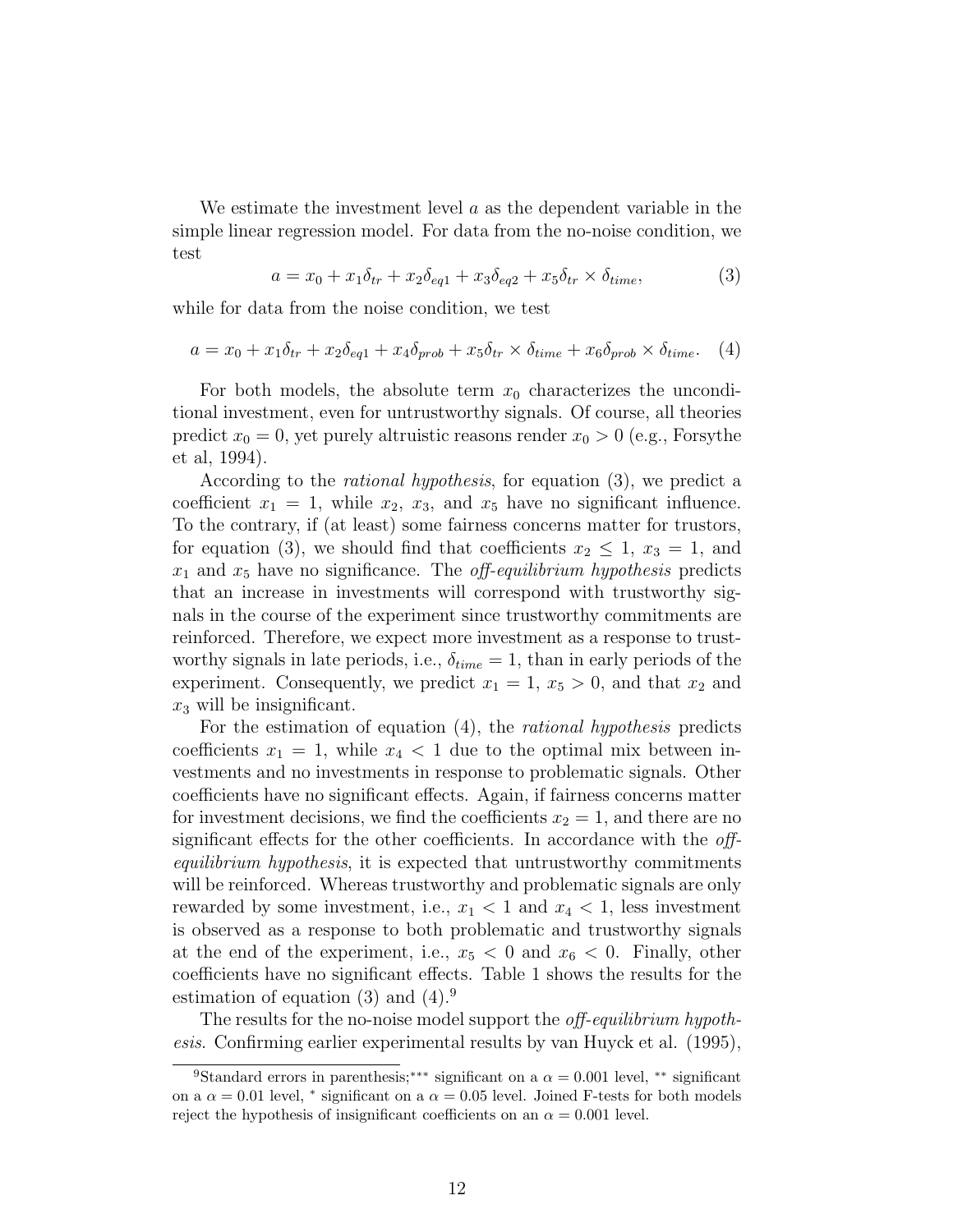|             | no-noise  | noise     |
|-------------|-----------|-----------|
| $x_0$       | 0.03      | $0.15*$   |
|             | (0.04)    | (0.07)    |
| $x_1$       | $0.83***$ | $0.28*$   |
|             | (0.06)    | (0.12)    |
| $x_2$       | $-0.03$   | $0.30***$ |
|             | (0.05)    | (0.1)     |
| $x_3$       | $-0.21$   |           |
|             | (0.14)    |           |
| $x_4$       |           | $0.35*$   |
|             |           | (0.16)    |
| $x_5$       | $0.10*$   | $-0.06$   |
|             | (0.05)    | (0.09)    |
| $x_6$       |           | $-0.73*$  |
|             |           | (0.35)    |
| adj rsquare | 0.77      | $0.34\,$  |

Table 1: Regression results for equation (3) and (4)

we observe that commitments facilitate investments. Indeed, commitments are positively reinforced. Investments for trustworthy signals increase in the course of the experiment. To the contrary, the results under the noise condition indicate little structured investment. Quite astonishingly, here even trustworthy signals are only partially reinforced. Hence, the mere existence of a noisy transmission mechanism shifts behavior away from the equilibrium and lowers investments. Yet, even untrustworthy signals yield some positive payoffs. Clearly, the results contradict the rational hypothesis, as well as the fairness hypothesis. As predicted by the off-equilibrium hypothesis, random responses arise from experience with experiments. It seems that trustors invest less in order to avoid reinforcing untrustworthy commitments. However, even the cautious investments of trustors are sufficient to reward those commitments. Figure 4 shows the experimentally observed average earnings for trustees, based on submitted commitments.<sup>10</sup> As one can see, rewards for commitments under the noise condition do not punish untrustworthy commitments. Consequently, a broad range of commitments is reinforced.

Another interesting finding is that the majority of trustees committed to share the production equally, although theory predicts a first-mover

<sup>10</sup>Earnings are clustered such that commitments on the ordinal axis represent the midpoint of the class.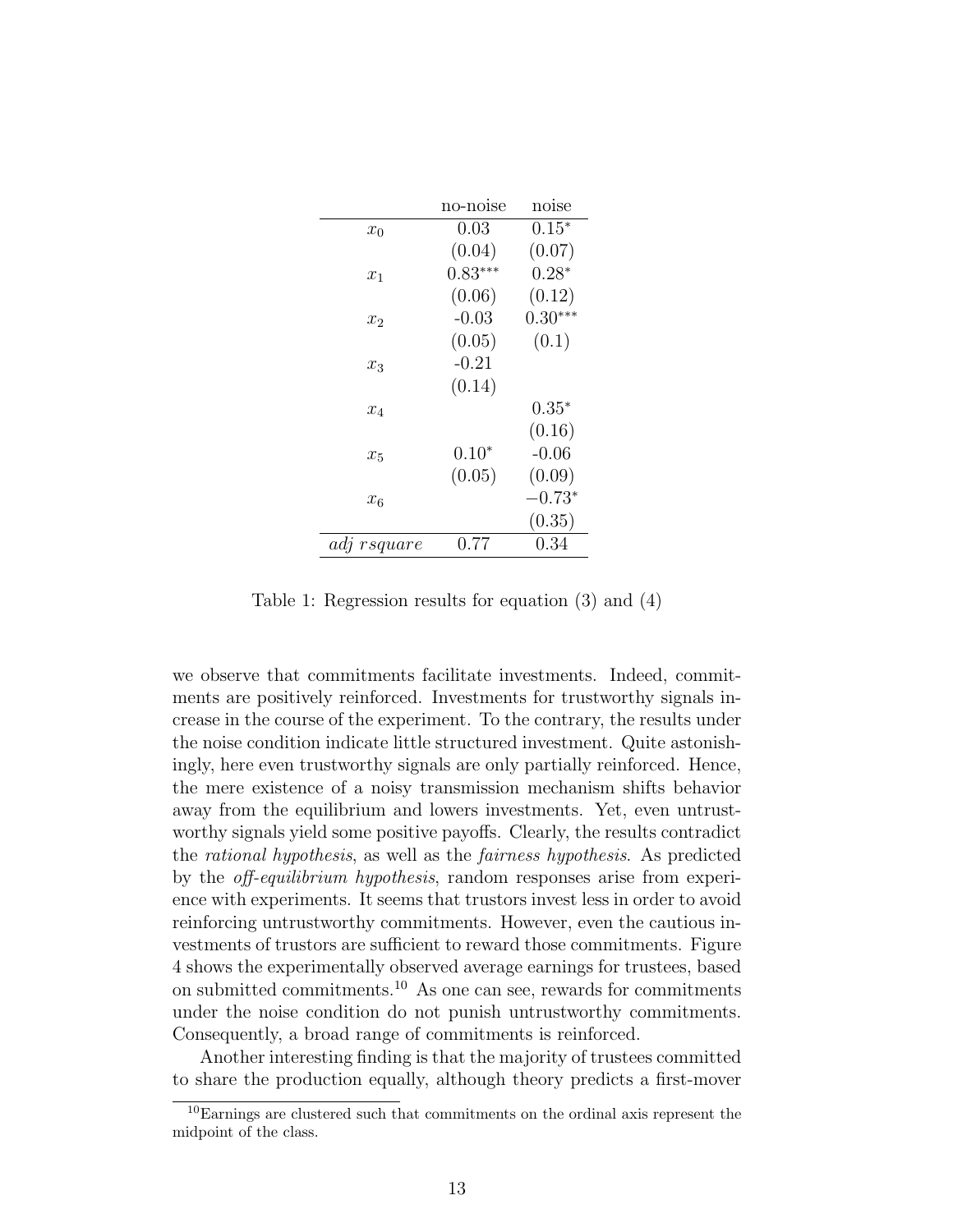

Figure 4: Average earnings of trustees



Figure 5: Efficiency in the course of the experiment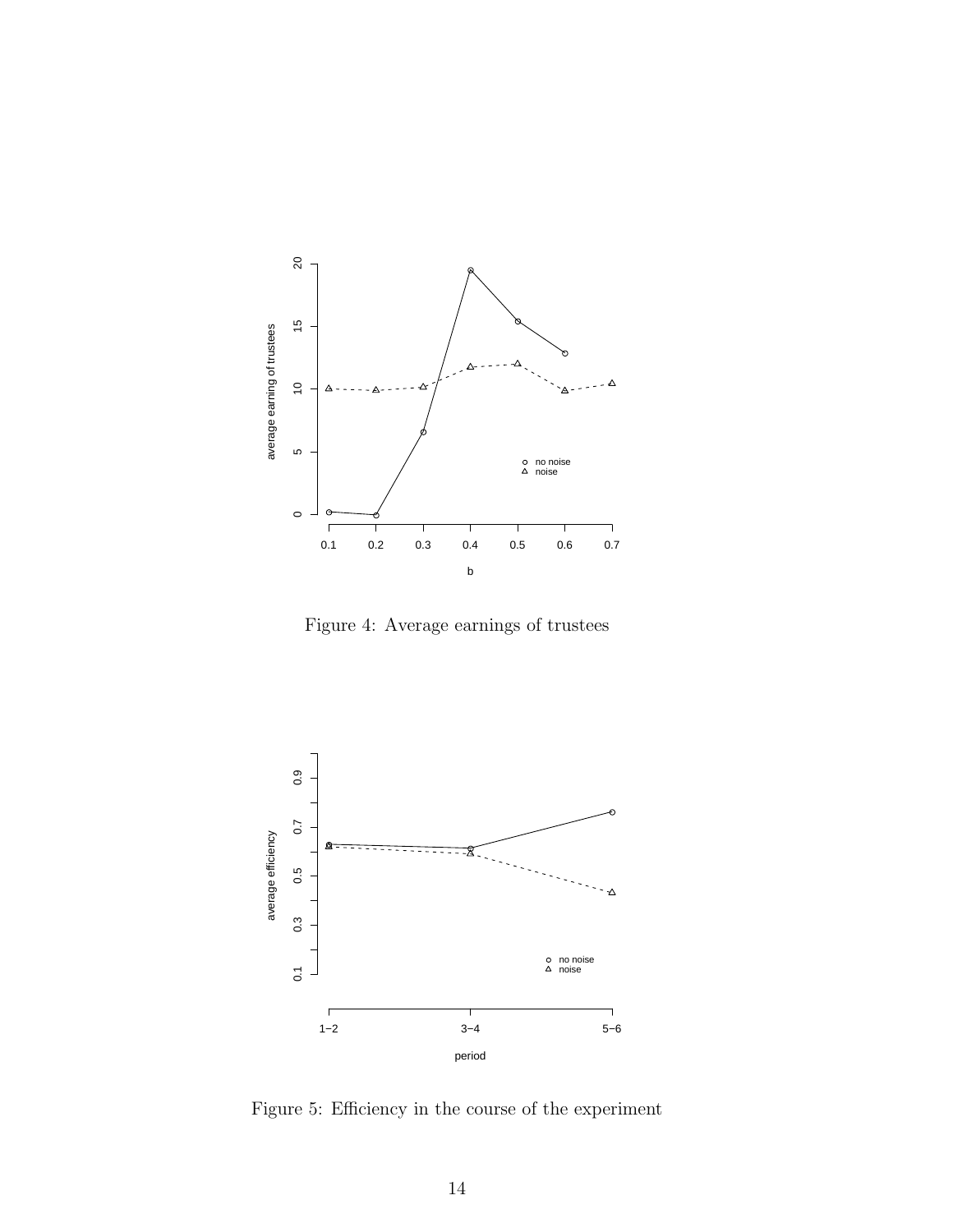advantage under both conditions. One can assume that trustees' own fairness concerns, as well as the anticipated fairness concerns of trustors, lead to this behavior. Yet trustors responded quite differently to the different treatment conditions. While they responded rationally under the no-noise condition, their response under the noise condition appeared to be more random. It seems that the mere introduction of a potential noisy mechanism leads to a generally lower average investment level, and to a higher variability in trustors' responses. However, these responses reinforce untrustworthy commitments. As a consequence, trustors learn to decrease investments even further in the course of the experiment. Consequently, investment efficiency develops as shown in the next figure. Figure 5 posits efficiency as a function of experience under the noise and no-noise conditions. Since trustworthy signals are also only partially rewarded when there are noisy commitments, in early periods of the experiment the different conditions do not result in different levels of efficiency. This result seems to support  $H_{ratio}$  that both commitment mechanisms facilitate efficiency. With experience, however, efficiency increases under the no-noise condition as a response to reinforced trustworthy commitments, but it decreases under the noise condition due to reinforced untrustworthy behavior. This effect supports  $H_{off}$ <sup>11</sup>

## 5 Conclusion

Previous studies on commitments showed that accurate commitments promote efficiency, both theoretically and experimentally (van Huyck et al., 1995). The current data are consistent with this finding. However, in some situations, one cannot be certain that early commitments will be followed up. By examining the effect of commitments in cases where commitments are not necessarily accurate, the current study extends our understanding of the effect of early commitments on trade. We find that noise has a strong effect on players investments in response to such commitments and consequently on efficiency. With respect to the advantage of committing parties predicted by theory, we can conclude that one's own fairness considerations, as well as the anticipated fairness considerations of one's counterparts, eliminate this strategic advantage. This result is quite surprising since, for the context of the peasant-dictator game with a commitment mechanism, fairness considerations cannot be identified as having an important influence on the parties who have to invest. Rather, we find that peasants respond rationally, which is puzzling, given the results of ultimatum bargaining. One possible explanation is that this difference in behavior may be attributed to the fact that these

 $11<sub>p</sub> < 0.03$  for the linear trend in each group; Mann-Whitney test, one-sided.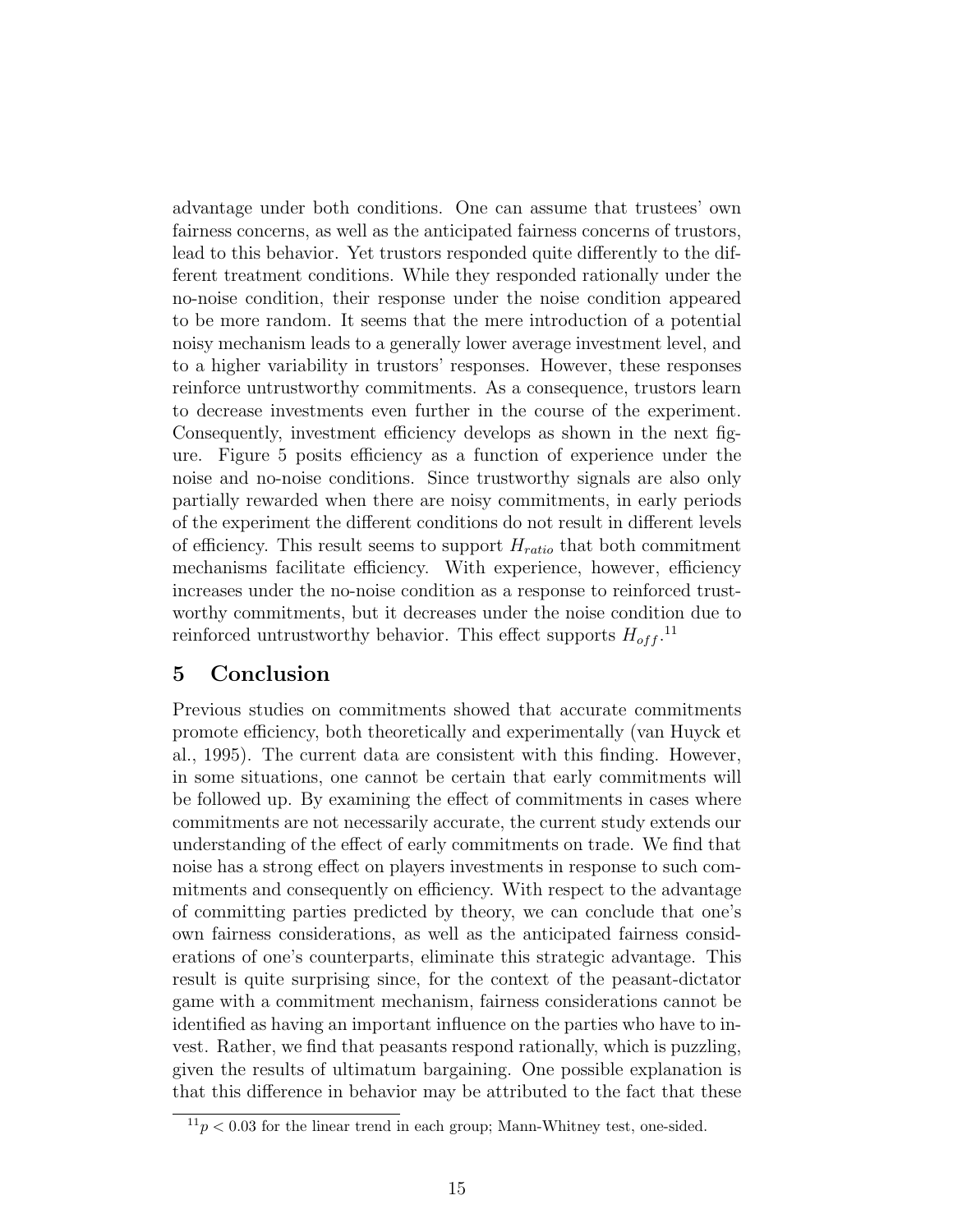games are framed differently.

Yet the differences between efficiency under the two conditions are revealed only after some time. This finding is consistent with earlier findings that games with similar equilibria, but different off-equilibrium incentives, elicit different behavior since players' behavior is reinforced differently. Therefore, players who begin these game away from the equilibrium may learn very different things (Roth & Erev, 1995). The current study shows that, when commitments are accurate, players learn to interact efficiently. However, when commitments are noisy, investments are lowered as a result of the introduction of a potentially noisy mechanism. Moreover, trustors cannot learn to differentiate between signals; consequently, trustees do not learn to interact efficiently. Apparently, inaccurate information impairs efficiency. Compared with accurate recommendations, tourist guides that rate the qualities of meals too high do not enhance the profits restaurants earn from tourists. Rather, they harm the profits of all restaurants, even cutting into the profits of good quality ones. The current analysis implies that positively biased recommendations may facilitate efficiency only for a short time. However, in the long run such recommendations might impair efficiency.

## References

- [1] Andreoni, J., P.M. Brown & L. Vesterlund (2002), What makes an allocation fair? Some experimental evidence, Games and Economic Behavior 40, 1-24.
- [2] Babcock, L., X. Wang & G. Loewenstein (1996), Choosing the wrong pond: Social comparisons in negotiations that reflect a self-serving bias, *The Quarterly Journal of Economics*, **111** (**1**), 1-19.
- [3] Bagwell, K. (1995), Commitment and observability in games, Games and Economic Behavior 8, 271-280.
- [4] Berg, J., J. Dickhaut, & K. McCabe (1995), Trust, reciprocity, and social history, *Games and Economic Behavior* 10, 122-142.
- [5] Bolton, G.E., & A. Ockenfels (2000), ERC: A theory of equity, reciprocity, and competition, American Economic Review 90 (1), 166- 193.
- [6] Bolton, G.E., E. Katok, & A. Ockenfels (2004), How effective are electronic reputation mechanisms? An experimental investigation, Management Science 50 (11), 1587-1602.
- [7] Burnham, T., K. McCabe & V.L. Smith (2000), Friend-or-foe intentionality priming in an extensive form trust game, Journal of Economic Behavior  $\mathcal C$  Organization, 43, 57-73.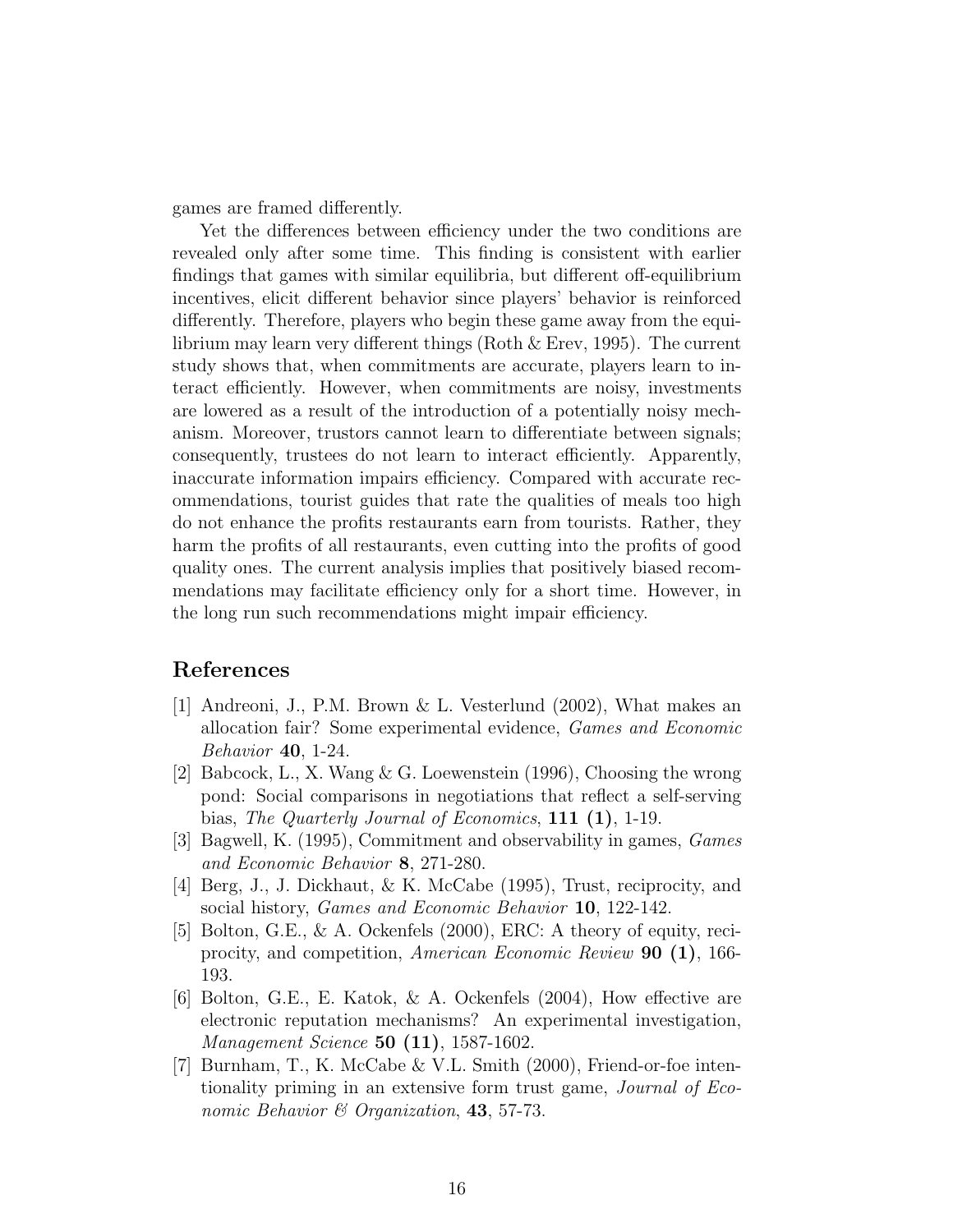- [8] Falk, A., E. Fehr & U. Fischbacher (2003), On the nature of fair behavior, Economic Inquiry 41, 20-26.
- [9] Fehr, E. & K.M. Schmidt (1999), A theory of fairness, competition, and cooperation The Quarterly Journal of Economics 114 (3), 817- 868.
- [10] Fischbacher, U. (1999), z-Tree Zurich Toolbox for Readymade Economic Experiments - Experimenter's Manual, Working Paper No. 21, Zurich: Institute for Empirical Research in Economics, University of Zurich.
- [11] Forsythe, R., J.L. Horowitz, N.E. Savin & M. Sefton (1994), Fairness in simple bargaining experiments, Games and Economic Bahavior 6, 347-369.
- [12] Güth, W., R. Schmittberger & B. Schwarze (1982), An experimental analysis of ultimatum bargaining, *Journal of Economic Behavior*  $\mathcal{C}$ Organization 3, 367-388.
- [13] Hart, O. (1995), Firms, Contracts, and Financial Structure, Oxford: Oxford University Press.
- [14] Huck, S. & W. Müller (2000), Perfect versus imperfect observability - An experimental test of Bagwell's results, Games and Economic Behavior 31, 174-190.
- [15] Johnson, E.J., J. Hershey, & H. Kunreuther (1993), Framing, probability distortions, and insurance decisions, Journal of Risk and Un*certainty* **7** (1), 35-51.
- [16] Kreps, D. (1990), Corporate culture and economics theory, in: Alt, J., K. Shepsle (eds.) Perspectives on positive political economy, pp. 43-90, Cambridge, Cambridge University Press.
- [17] Lucking-Reiley, D., D. Bryan, N. Prasad & D. Reeves (1999), Pennies from ebay: The determinants of price in online auctions, working paper, Nashville: Vanderbilt University.
- [18] Melnik , M.I. & J. Alm (2002), Does a seller's e-commerce reputation matter? Journal of Industrial Economics 50 (3), 337-349.
- [19] Prasnikar, V. & A.E. Roth (1992), Considerations of fairness and strategy: Experimental data from sequential games, The Quarterly Journal of Economics 107 (3), 865-888.
- [20] Rabin, M. (1993), Incorporating fairness into game theory and economics, American Economic Review 83 (4), 1281-1302.
- [21] Resnick, P., R. Zeckhauser, J. Swanson & K. Lockwood (2002), The value of reputation on ebay: A controlled experiment, working paper, Ann Arbor: University of Michigan.
- [22] Roth, A.E. & I. Erev (1995), Learning in extensive-form games: Experimental data and simple dinamic models in the intermediate term, Games and Economic Behavior 8, 164-212.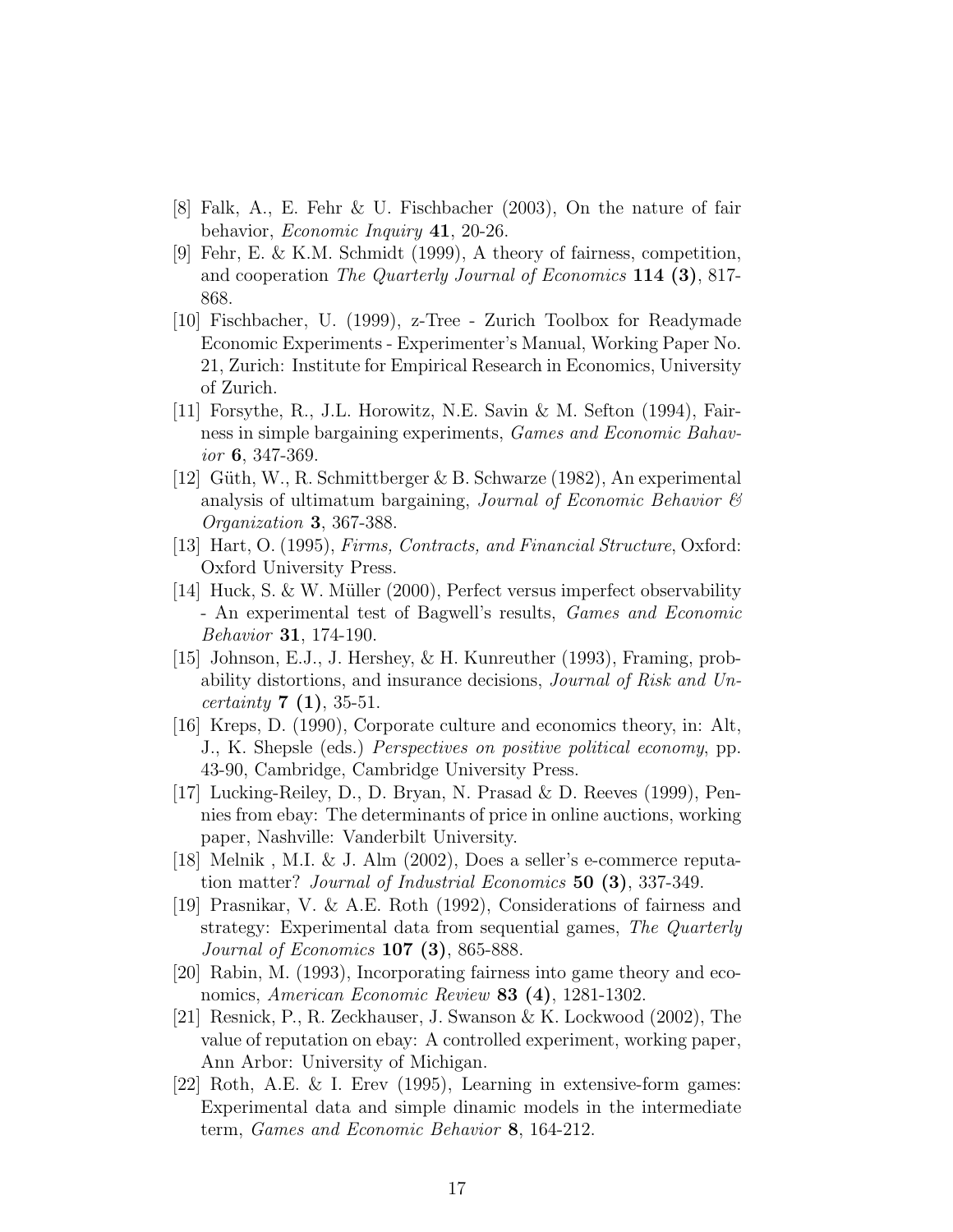- [23] Schelling, T. (1960), The strategy of conflict, Cambridge, M.A.: Harvard University Press.
- [24] van Huyck, J.B., R.C. Battalio, & M.F. Walters (1995), Commitment versus discretion in the peasant-dictator game, Games and Economic Behavior 10, 143-170.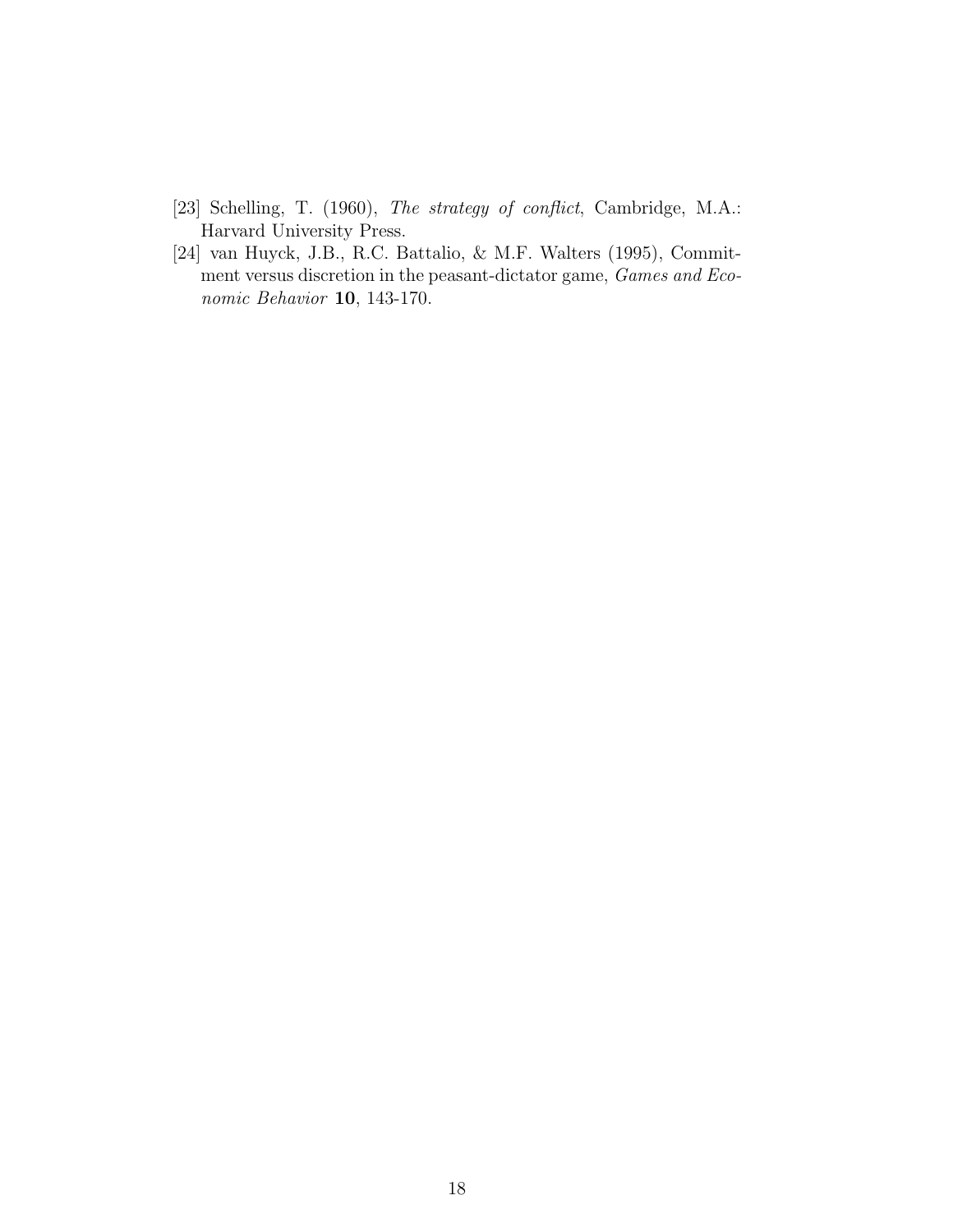## Appendix

### A. Proof of Proposition 1

**Proof** Let us denote player A's (B's) payoff as  $\pi_A(a)$  ( $\pi_B(b)$ , respectively).

Clearly, for every commitment  $b < \frac{1}{3}$  that is received by player A, a simple comparison of payoffs  $\pi_A$  for the choices  $a = 0$  and  $\bar{a} > 0$  yields  $\pi_A(0) > \pi_A(\overline{a})$ , so that  $\overline{a}$  is dominated.

For every  $b = \frac{1}{3}$  $\frac{1}{3}$ ,  $\pi_A(1) = \pi_A(\underline{a})$  for  $\underline{a} < 1$ , so that player A is indifferent about this commitment.

Finally, for every  $b > \frac{1}{3}$ ,  $\pi_A(1) > \pi_A(\underline{a})$  for  $\underline{a} < 1$ , so that  $\underline{a}$  is dominated.

Thus, player A's best response is full investment if the commitment exceeds  $\frac{1}{3}$ , and non-investment if the commitment falls below  $\frac{1}{3}$ . Player B's decision problem is to choose b, which maximizes her payoff. Assuming common knowledge of rationality, a simple comparison of payoffs yields  $\pi_B(\underline{b}) < \pi_B(\overline{b}) < \pi_B(b')$  for  $0 \leq \underline{b} < \frac{1}{3}$  $\frac{1}{3}$ ,  $\frac{1}{3}$  <  $\overline{b}$   $\leq$  1, and  $b' = \frac{1}{3}$  $\frac{1}{3}$ . Of course,  $\pi_B(\underline{b}) = 0$  and, defining without any loss of generality  $\bar{b} := \frac{1}{3} + \varepsilon$ ,  $\pi_B(\bar{b}) = (\frac{2}{3} - \varepsilon)3I_A < \frac{2}{3}$  $\frac{2}{3}3I_A = \pi_B(b')$ , based on A's best responses.

#### B. Proof of Proposition 2

Recall that sequential rational belief formation requires, for both players A and B, belief vectors  $\tilde{g}_a$  and  $\tilde{g}_b$ , respectively, which characterize the probabilities for all types of games consistent with their information partitions.

Proof Since noise in our commitment mechanism is only a potential positive deviation,  $\widetilde{g}_a(b < \frac{1}{3} | s_{ba} < \frac{1}{3})$ <br>while  $\widetilde{g}_a(b = \varepsilon_b | s_{ba} < \beta) = 1$  $\frac{1}{3}$  = 1. Also  $\widetilde{g}_a(b < s_{ba} | s_{ba} < \beta) = 0$ ,<br>Thus referring to proposition 1  $A$ 's while  $\tilde{g}_a(b = s_{ba} | s_{ba} < \beta) = 1$ . Thus, referring to proposition 1, A's best responds to  $s_{ba} < \frac{1}{3}$  $\frac{1}{3}$  by choosing  $a = 0$ , and she best respond to  $s_{ba} = s'_{ba}$  such that  $\frac{1}{3} \leq s'_{ba} < \beta$  if she chooses  $a = 1$ . Likewise,  $\widetilde{g}_a(b < \frac{1}{3}|s_{ba} > \frac{1}{3}+\beta) = 0$ , while  $\widetilde{g}_a(b > \frac{1}{3}|s_{ba} > \frac{1}{3}+\beta) = 1$ . Consequently, A chooses  $a = 1$  for  $s_{ba} > \frac{1}{3} + \beta$ . Therefore,  $\widetilde{g}_b(a = 1|b = b') = 1$  for  $b' > 1 + \beta$  and  $\widetilde{g}_b(a = 1|b = b'') = 1$  for  $\frac{1}{2} < b'' < \beta$  $b' \geq \frac{1}{3} + \beta$ , and  $\widetilde{g}_b(a = 1|b = b'') = 1$  for  $\frac{1}{3} \leq b'' < \beta$ .<br>For any  $b = b$  in  $0 \leq b < 1$ , player B ortertains

For any  $b = \underline{b}$  in  $0 \leq \underline{b} < \frac{1}{3}$ <sup>1</sup>/<sub>3</sub>, player *B* entertains  $\widetilde{g}_b(a=1|b=b,s_{ba}=0)$  $s'_{ba}$  := Λ', where  $s'_{ba} = \underline{b} + \beta$ . To the contrary,  $\widetilde{g}_b(a = 1 | b = \underline{b}, s_{ba} = \underline{b}) =$ <br>0. For any  $b = \overline{b}$  in  $\beta < \overline{b} < \frac{1}{2} + \beta$ , player B entertains  $\widetilde{g}_b(a = 1 | b =$ 0. For any  $b = \overline{b}$  in  $\beta \leq \overline{b} < \frac{1}{3} + \beta$ , player B entertains  $\widetilde{g}_b(a = 1 | b = \overline{b})$  $\bar{b}, s_{ba} = \bar{b}$  :=  $\Lambda''$ . To the contrary,  $\widetilde{g}_b(a = 1|b = \bar{b}, s_{ba} = \bar{b} + \beta) = 1$ . Notice that  $\Lambda := \Lambda' = \Lambda''$  for  $\underline{b} + \beta = b$  since player A cannot differentiate among the two cases.

A comparison of expected payoffs of player B shows that  $E(\pi(b))$ dominates  $E(\pi(\underline{b}))$  if  $1 - \underline{b} - \beta - \beta \Lambda < 0$ , thus, if  $\underline{b} \leq 1 - 2\beta E(\pi(\overline{b}))$ dominates  $E(\pi(b))$  for all  $\Lambda \in [0,1]$ . Since  $E(\pi_A(1|b)) > E(\pi_A(0|b)) \forall b$ ,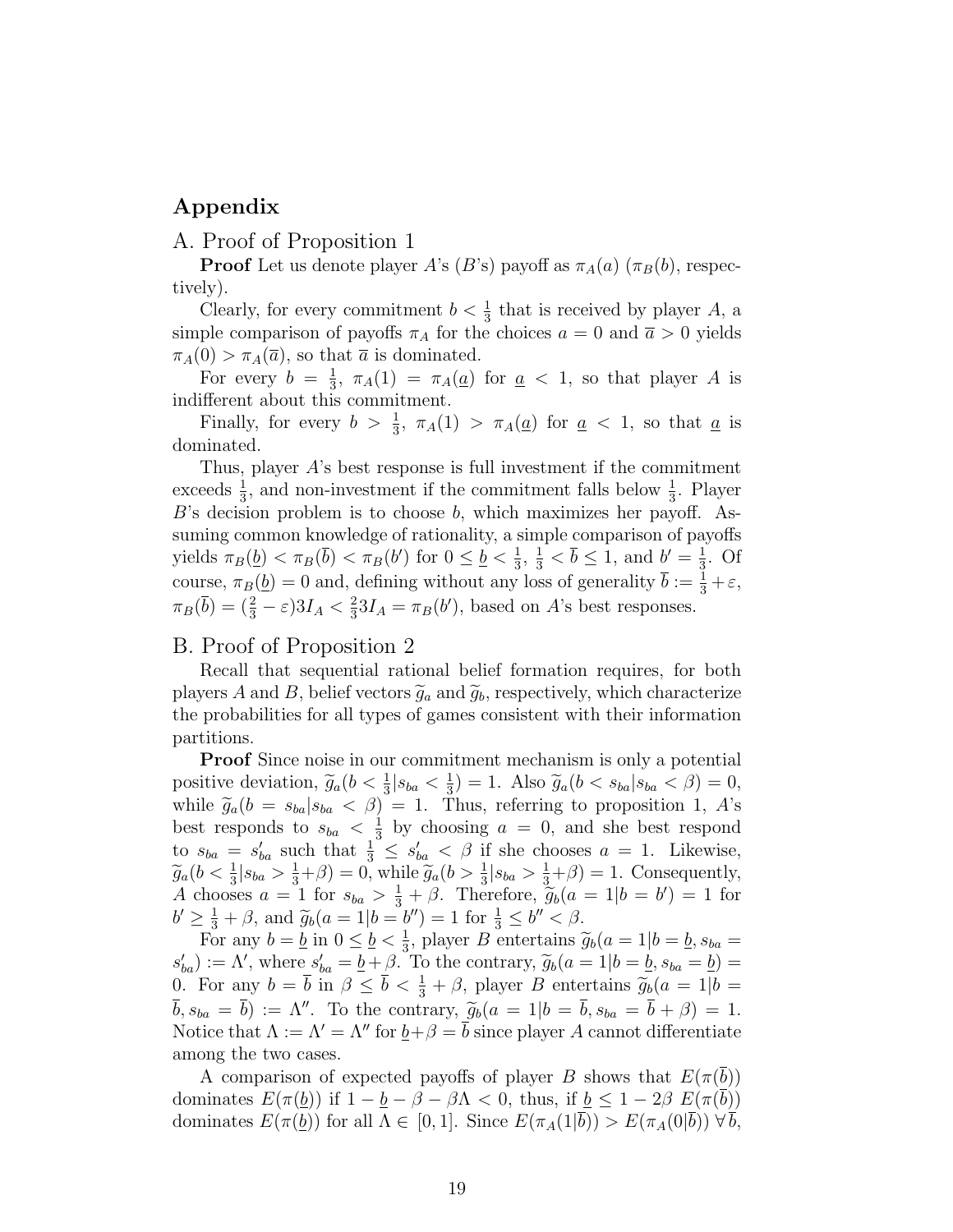player A, receiving  $s'_{ba}$  for  $\beta \leq s'_{ba} \leq 1-\beta$ , optimally chooses  $a=1$  with probability one.

However, for  $\underline{b} > 1 - 2\beta$  for  $\Lambda > \frac{1 - \underline{b} - \beta}{\beta}$  $\frac{\underline{b}-\beta}{\beta}$ , one finds that  $E(\pi_B(\underline{b}))$ dominates  $E(\pi_B(\bar{b}))$ , while  $E(\pi_B(\bar{b}))$  dominates  $E(\pi_B(\underline{b}))$  for  $\Lambda \leq \frac{1-\underline{b}-\beta}{\beta}$  $\frac{\underline{b}-\beta}{\beta}$  . Since  $E(\pi_A(\bar{b})) > E(\pi_A(\underline{b})) \ \forall \bar{b}$ , player A, receiving  $s''_{ba}$  for  $1 - \beta < s''_{ba} < \frac{1}{3} + \beta$ , optimally chooses  $a = 1$  with probability  $\frac{1 - b - \beta}{\beta}$  and  $a = 0$  with probability  $\frac{2\beta + b - 1}{\beta}$ .

### C. Proof of Proposition 3

Proof Referring to proposition 2, we know that A best responds to  $s_{ba} = s'_{ba}$  such that  $\frac{1}{3} \leq s'_{ba} < \beta$  by choosing  $a = 1$ ; it follows with respect to proposition 1 arg  $\max_{b''} E(\pi_B(b'')) = \frac{1}{3}$ . Hence, simple calculations of expected payoffs yields  $E(\pi_B(b')) = (1-b')3I_A < 2I_A = E(\pi_B(\frac{1}{3}))$  $(\frac{1}{3})$  for  $b' \geq \frac{1}{3} + \beta$ . Likewise,  $E(\pi_B(\overline{b})) = 3I_A[\frac{1}{2}]$  $\frac{1}{2}\Lambda(1-\bar{b})+\frac{1}{2}(1-\bar{b})] < 2I_A$  for  $\beta \leq \bar{b} < \frac{1}{3} + \beta$ . Finally,  $E(\pi_B(\underline{b})) = \frac{1}{2}\Lambda(1-\underline{b})3I_A < 2I_A$  for  $0 \leq \underline{b} < \frac{1}{3}$  $\frac{1}{3}$ .

#### D. Instructions for player  $A^{12}$

In this experiment, you will play six different games against different players. In all the games, you will be player A. Each game involves two players. For each game, you'll be endowed with 12 Sheqels. You are asked to decide how much of this amount you will transfer to player B and how much you will keep for yourself. You may transfer any integer between 0 (transfer nothing) and 12 (transfer the whole amount). The amount transferred is multiplied by 3. Then, you will get back the amount that B decides to return. To make your decision easier, player B will send you a signal at the beginning of the game with the proportion that he commits to return from the amount that you will send. The amount that B returns will be the committed proportion from the multiplied transferred amount.

The signal that you'll receive is not always accurate. There is a 50% chance that the signal will be the proportion that B has committed to return. However, there is a 50% chance that the signal will be the true proportion, plus 0.4. Signals that exceed 1 will be presented as signals of 1.<sup>13</sup>

Your earnings will be the amount that you keep for yourself, plus the amount that B sends back. B's earnings will be the amount that he keeps for himself. At the end of the experiment (after the six games), one game will be randomly selected. The payment from this game will be your earnings for the experiment. Good luck.

<sup>12</sup>We present the English translation of the instructions for the noise condition; deviations in the no-noise treatment are indicated by footnotes.

<sup>13</sup>This paragraph is missing under the no-noise condition.